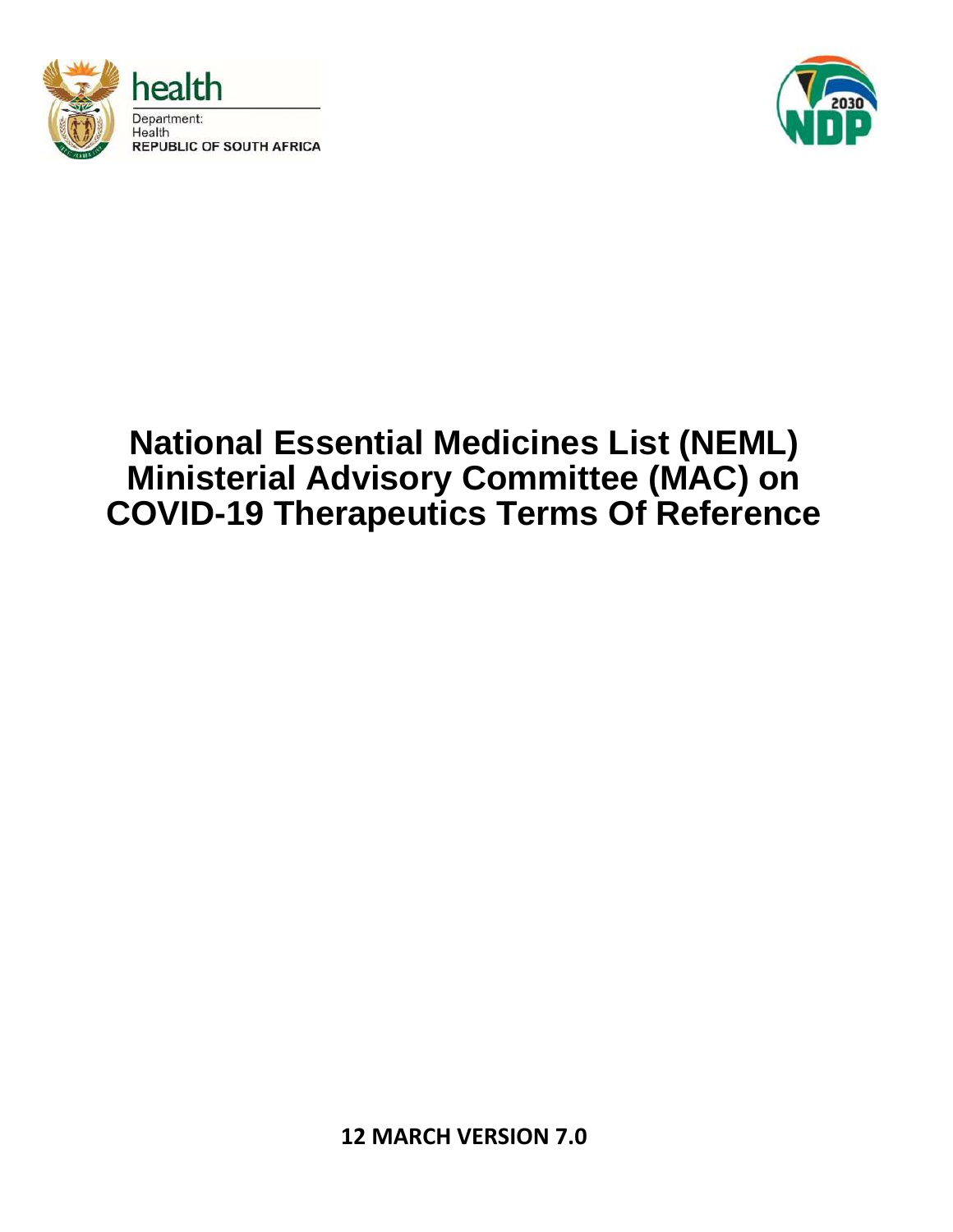# Contents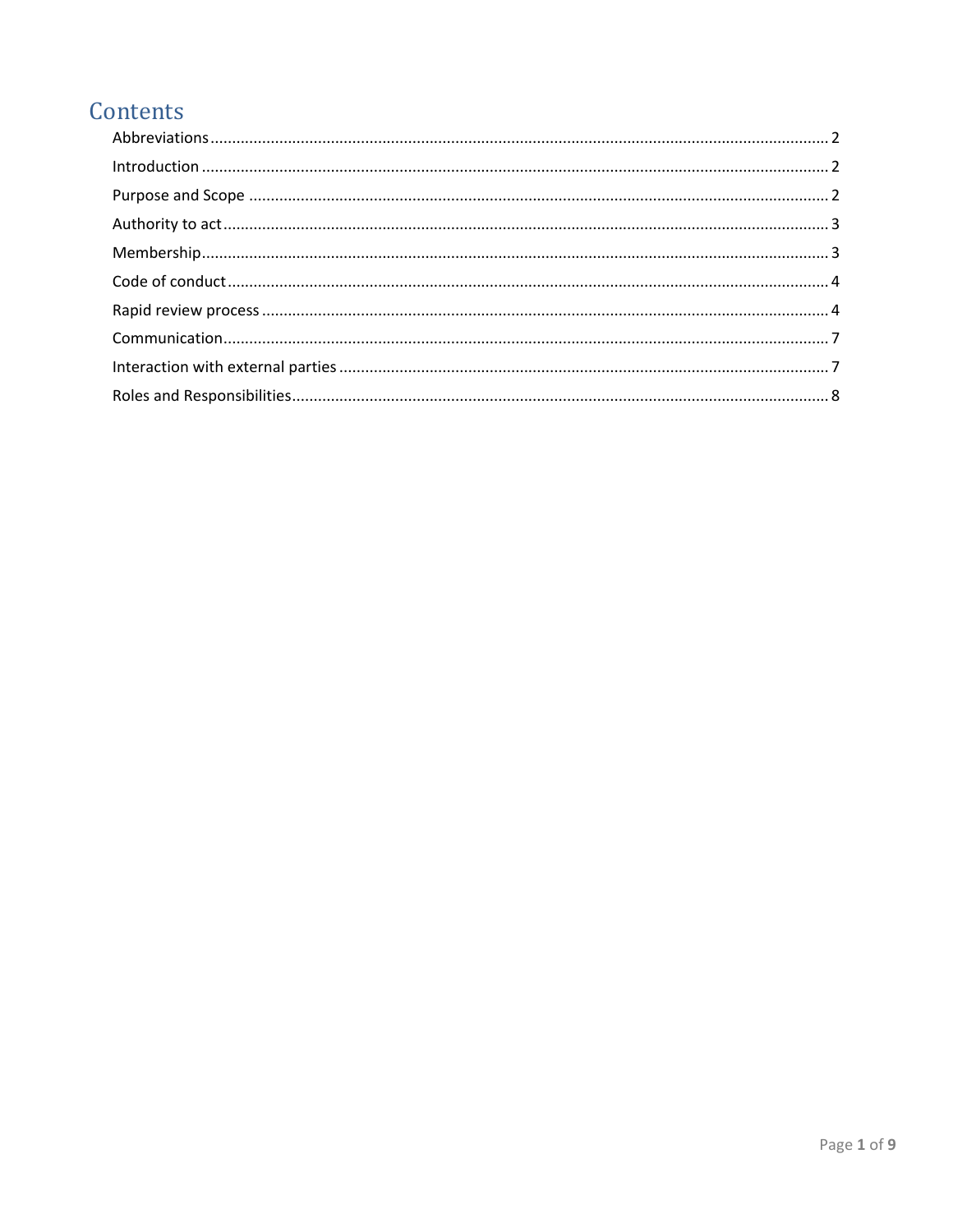# <span id="page-2-0"></span>Abbreviations

| COVID-19     | $\blacksquare$ | Coronavirus Disease 2019                                                 |
|--------------|----------------|--------------------------------------------------------------------------|
| <b>EML</b>   | Ξ.             | <b>Essential Medicine List</b>                                           |
| <b>HTA</b>   | $\blacksquare$ | <b>Health Technology Assessment</b>                                      |
| IMT          | ۰.             | Incident Management Team                                                 |
| <b>MAC</b>   | ۰.             | <b>Ministerial Advisory Committee</b>                                    |
| <b>NDoH</b>  | $\blacksquare$ | National Department of Health                                            |
| <b>NEMLC</b> | ۰.             | National Essential Medicines List Committee                              |
| <b>PICO</b>  | ۰              | Population, Intervention/s, Control, and Outcomes (eligibility criteria) |
| <b>STG</b>   | Ξ.             | <b>Standard Treatment Guideline</b>                                      |
| <b>WHO</b>   | $\blacksquare$ | World Health Organization                                                |

# <span id="page-2-1"></span>Introduction

Outbreaks of emerging and re-emerging infectious diseases present a direct threat to human health, the integrity of our health system, and the national and global economy. Like the influenza pandemics of 1918 and 2009, and epidemics of Ebola Virus Disease (2014), SARS (2002), and MERS (2012), the novel coronavirus SARS-CoV-2 now causing a pandemic of Coronavirus Disease 2019 (COVID-19) focuses our attention on the inter-sectoral, multidisciplinary response required to respond, and the lessons that can be learnt for a future pandemic.

# <span id="page-2-2"></span>Purpose and Scope

The National Essential Medicines List (NEML) Ministerial Advisory Committee (MAC) on COVID-19 Therapeutics replaces the previous NEMLC COVID-19 Subcommittee and is now constituted as a separate ministerially-appointed advisory committee (from 24 August 2021). This MAC is tasked with providing specific patient-focused evidencebased recommendations to support the inclusion of selected medicines in the National Department of Health (NDoH) *Clinical Management of Suspected or Confirmed Covid-19 Disease Guideline*. This guideline applies to situations where existing guidance from standard treatment guidelines (STGs) of similar clinical conditions (e.g. pneumonia, severe acute respiratory distress) is lacking. The guidelines are therefore to be used in addition to the current NEMLCapproved Standard STGs and Essential Medicines List (EML). Recommendations will be provided in a rapid medicine review format, based on the principles of evidence-based medicine and the approach used by the NEMLC. However, the medicines recommended will not automatically be added to the EML and the therapeutic recommendations will apply only during the current pandemic, but will be reviewed by the NEMLC once the state of disaster has been lifted. Given the need for rapid recommendations which are frequently updated, the usual stakeholder engagement and appeals processes employed by the NEMLC will not apply to the NEML MAC on COVID-19 Therapeutics.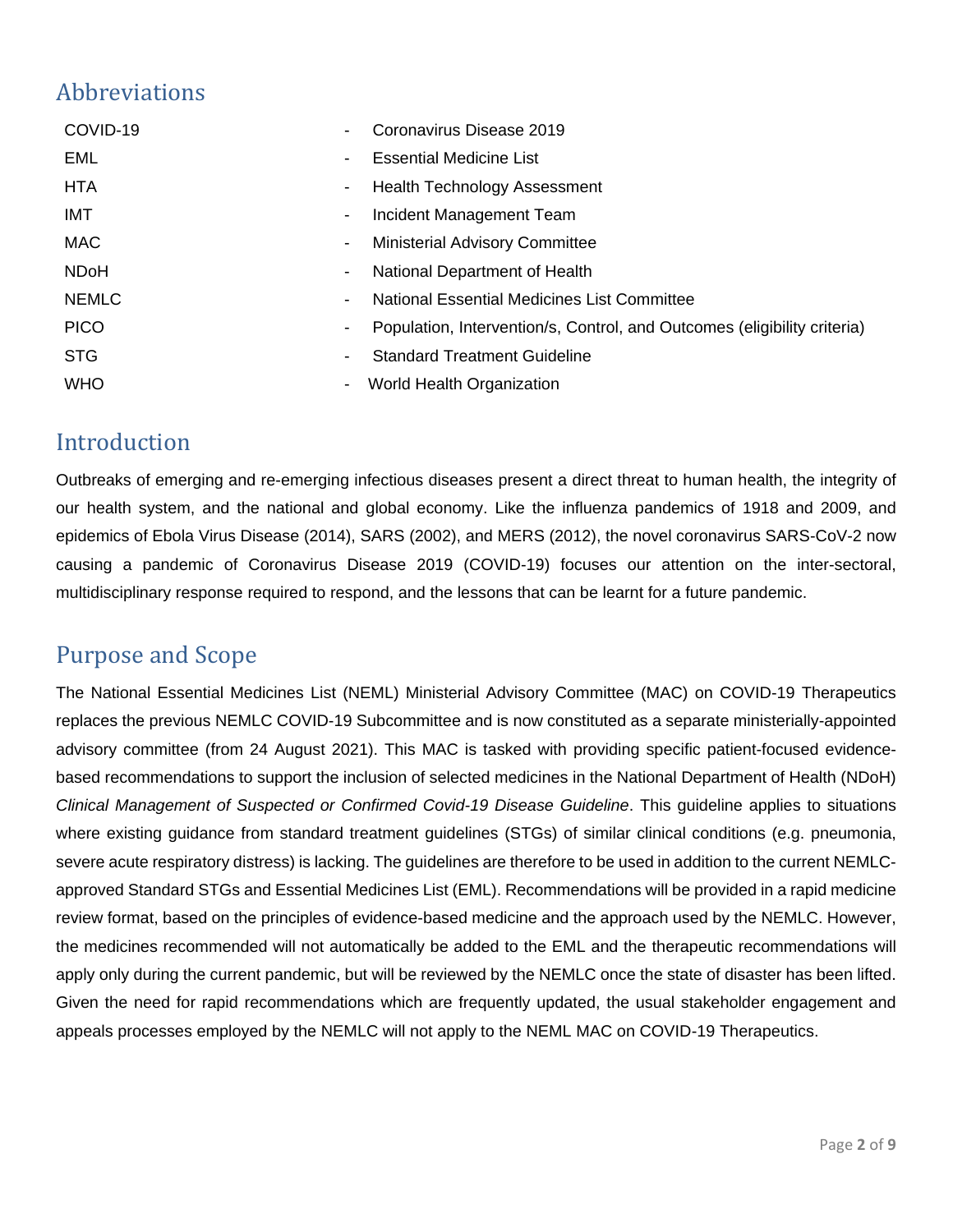The Committee may also, in consultation with the chairperson of the Clinical Guideline Writing Committee on COVID-19 and the Lead of the Clinical Care work stream of the Incident Management Team (IMT) of the National Department of Health (NDoH), provide input regarding:

- Therapeutic agents to be prioritised for rapid review to inform the clinical management guidelines;
- Issues which require intervention by the South African Health Products Regulatory Authority;
- Recommendations to clinicians about therapeutic interventions under investigation in clinical trials; and
- Recommendations on other issues that emerge during the COVID-19 pandemic.

# <span id="page-3-0"></span>Authority to act

The Committee provides recommendations on COVID-19 medicines to the Executive Management of the National Department of Health, Ministerial Advisory Committee on COVID-19, and the Clinical Guideline Writing Committee on COVID-19 and does not have any delegated powers to act on behalf of, or to commit, the Government to any actions.

The Chairperson and the Vice-chairperson of the Committee will either be the standing or previous Chairperson and Vice-chairperson of NEMLC or be appointed by the Committee. The Chairperson will appoint a lead and co-lead, who will contribute to the development and updating of the *Clinical Management of Suspected or Confirmed Covid-19 Disease Guideline,* as required. The lead and co-lead will also liaise with, and share rapid evidence reviews with, the Clinical Guideline Writing Committee on COVID-19. The NEML MAC on COVID-19 Therapeutics will be dissolved once the Clinical Guideline Writing Committee on COVID-19 is dissolved.

# <span id="page-3-1"></span>Membership

The NEML MAC on COVID-19 Therapeutics comprises current or previous members of the ministerially- appointed NEMLC, members of the ministerially-appointed Expert Review Committees, and additional members appointed by the Minister of Health, including persons with expertise in evidence-based medicine and medicines regulatory practice). Non-members may be invited to attend meetings and provide presentations as required. Attendance must be approved by the Chairperson of the Committee prior to the meeting.

Members of the Committee are participants in their individual capacity and do not represent any constituency, organisation or sector. The recommendations of the NEMLC on COVID-19 Therapeutics will be shared with the current NEMLC for comment. Members have a duty to act honestly and in good faith and to exercise skill, care and diligence in carrying out their duties and not make improper use of information. Members are subject to all of the applicable provisions and procedures surrounding conflict of interest and confidentiality, as per the standard NEMLC process (see Annexure I and II).

Members **may not** nominate representatives to attend meetings in their absence. Members may not allow nonmembers to listen to or attend the meetings unless approved by the Chairperson.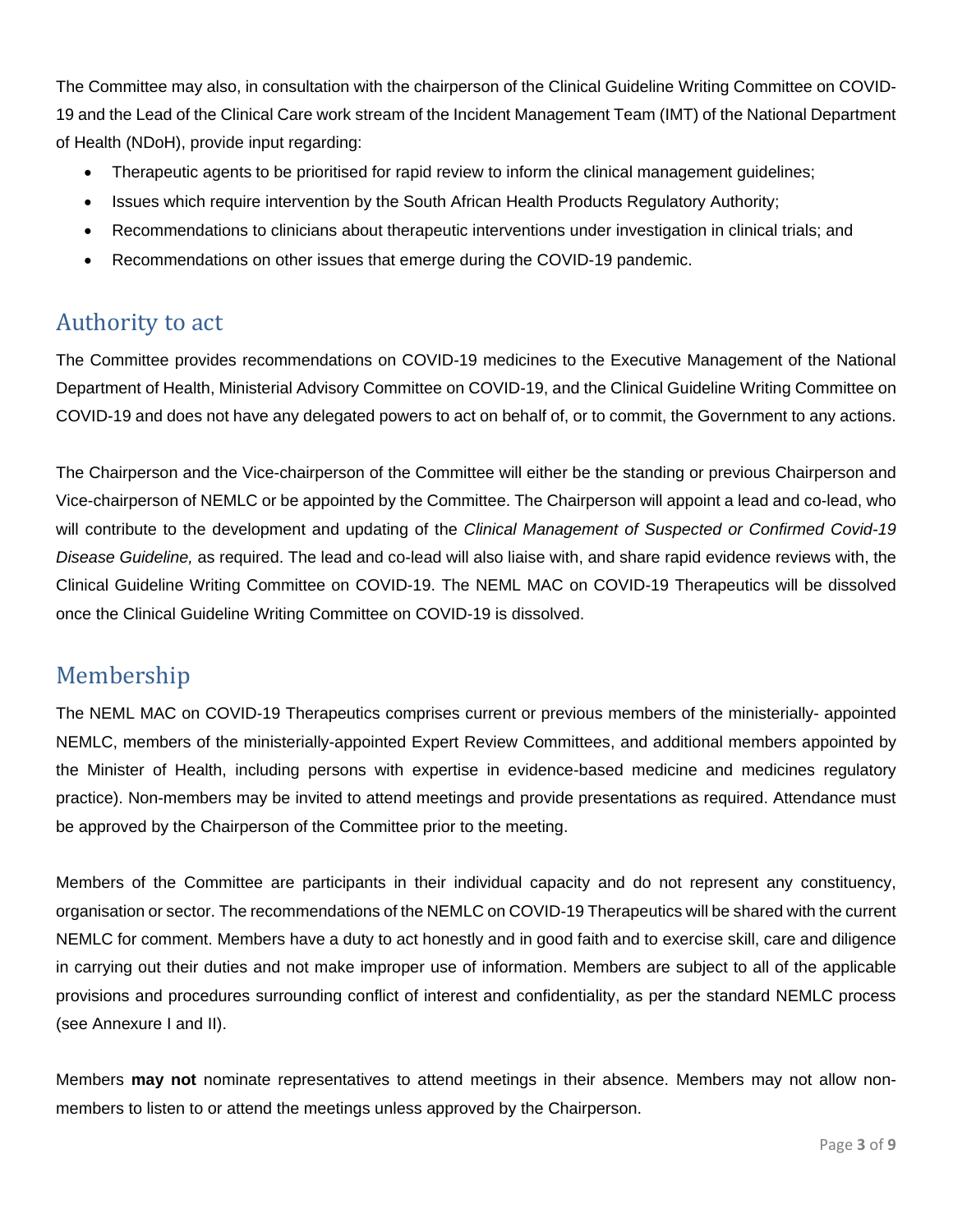# <span id="page-4-0"></span>Code of conduct

Members are expected to:

- avail themselves for meetings, punctually and for the whole of the scheduled meeting time;
- indicate their failure to attend any meeting in writing to the secretariat, in good time with the reason as to why they were unable to attend;
- act with the highest professional and ethical standards at all times;
- contribute to debate in an informed and rational way and take decisions solely in the interest of the public;
- regard the views expressed by individual members of the Committee and recommendations as strictly confidential;
- respect and value each member's perspective and contribution;
- make decisions together and take joint responsibility for decisions taken; and
- be informed and prepared for the meeting by reading the agenda and papers.

Under no circumstances may an individual member, other than the Chairperson, officially represent the views and decisions of the Committee, unless authorised by the Chairperson or the National Department of Health.

Publishing of ratified rapid reviews or pertaining to the rapid review process (e.g. presentations, journal articles, webinars, etc.) requires permission from the National Department of Health. The NEML MAC on COVID-19 Therapeutics will be duly acknowledged, and an opportunity to contribute to the publication will be provided to other Committee members to participate, as required. Guidelines for authorship as guided by the International Committee of Medical Journal Editors [\(http://www.icmje.org/recommendations/browse/roles-and-responsibilities/defining-the](http://www.icmje.org/recommendations/browse/roles-and-responsibilities/defining-the-role-of-authors-and-contributors.html)[role-of-authors-and-contributors.html\)](http://www.icmje.org/recommendations/browse/roles-and-responsibilities/defining-the-role-of-authors-and-contributors.html) will apply.

## <span id="page-4-1"></span>Rapid review process

Rapid review is a focused synthesis of the available evidence and is an appropriate tool during a pandemic (such as the COVID-19 pandemic) where time-sensitive questions of healthcare decision-makers need to be answered as quickly as possible. At the same time, sound scientific rigour and methodology should be applied at all times.

## **Process**

*New questions may arise from:*

- NDoH Executive Management
- Clinical Guideline Writing Committee on COVID-19
- Feedback from the MAC on COVID-19 or the Vaccine MAC
- Feedback from Provincial Pharmaceutical Therapeutics Committees as a result of input from clinicians and patients.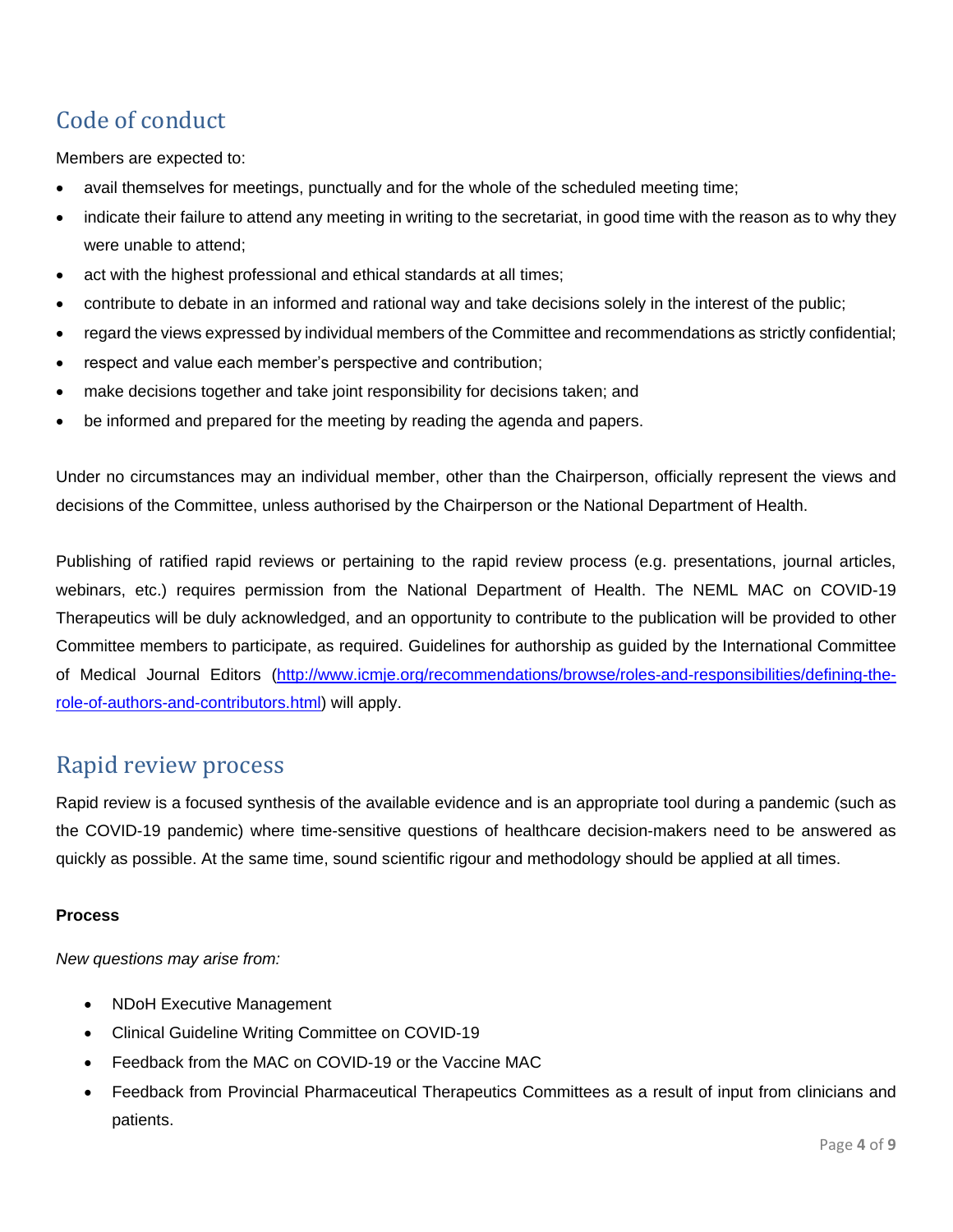- Feedback from NDoH programmes
- Feedback from webinars on COVID-19 rapid reviews
- Horizon scanning of published evidence for COVID-19 therapeutics

#### *Question prioritisation*

The Committee may apply criteria to prioritise questions for a rapid review. Questions should meet the following criteria:

- Question is high priority to clinicians, patients and policymakers
- There is limited evidence and therefore uncertainty about the benefit or harm of the intervention
- There is research evidence emerging on the topic that may inform a recommendation

## *Conducting rapid reviews*

- A standard protocol including an outline of the Population, Intervention/s, Control, and Outcomes (PICO) and related methods will guide the conduct of rapid reviews.
- Review teams: A lead reviewer from the Committee, or delegated lead, will oversee the process, draft the PICO for approval and lead drafting of the background, key findings and recommendations. Up to two independent reviewers with experience of conducting evidence syntheses may be co-opted to support the review process. All co-opted reviewers/methodologists will need to sign the conflict of interest and confidentiality forms.
- The PICO for each review will be approved by the Committee in collaboration with the Clinical Guideline Committee, as required (Appendix 1: Generic PICO template).
- Rapid reviews evaluating the effectiveness of an intervention aim to summarise available systematic reviews, but where these are not available, randomised trials may be presented in the narrative format. In their absence observational studies may be relied upon.
- Rapid review reports (guided by a generic rapid review report template) shall be submitted to the Committee within 7 to 21 days from the time of PICO approval (Appendix 2).
- The initial draft review will be peer-reviewed by the Committee and a recommendation prepared.
- Once the Committee has approved a rapid review report, the Secretariat will finalise the report for public dissemination.
- All finalised reviews will be shared with the Executive Management of NDoH, the Clinical Guideline Writing Committee, MAC on COVID-19, Vaccine MAC and IMT by the co-leads or NDoH Secretariat.
- Where recommendations differ from those in place in the current version of the COVID-19 National Guidelines, discussion shall take place between the Committee and the Clinical Guideline Writing Committee, in order to understand the basis for the recommendation. Such engagement may be led by members of the Committee designated by the chairperson of the Committee.
- All reviews will be placed in an open access repository:<http://www.health.gov.za/covid-19-rapid-reviews/>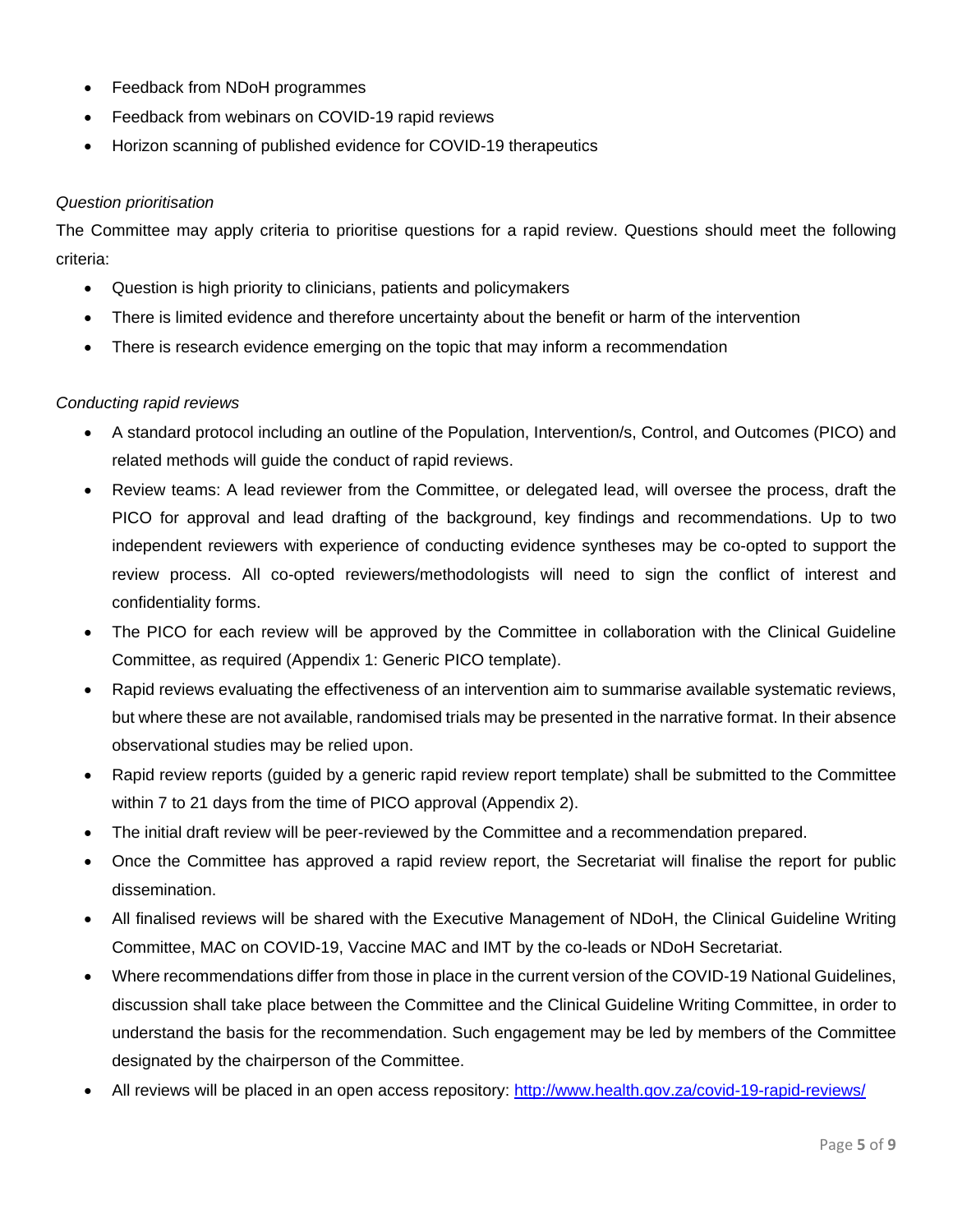Where relevant, rapid reviews will be adapted for information and use by different stakeholders including the public, and may be disseminated via relevant platforms including social media (e.g. development of a simple one page summary – see Appendix 3).

## *Updating reviews*

As evidence is continuously emerging, the rapid reviews will be updated if and when more evidence becomes available. However, to minimise duplication of efforts and facilitate efficient use of resources, completed systematic reviews and Health Technology Assessments (HTAs) identified in the literature may be reported in a rapid review with appropriate appraisal. Living systematic reviews will also be reviewed, and if used, acknowledged accordingly. The framework for updating rapid reviews is described in Appendix 4.

## **Figure 1: Steps in conducting a rapid review:**



## *National COVID-19 Guidelines: Therapeutics module*

To ensure governance and alignment between NEML MAC on COVID-19 Therapeutics rapid review recommendations and the National COVID-19 Guideline, updates of the Therapeutics module will be submitted to the NEML MAC on COVID-19 Therapeutics for input, prior to publication.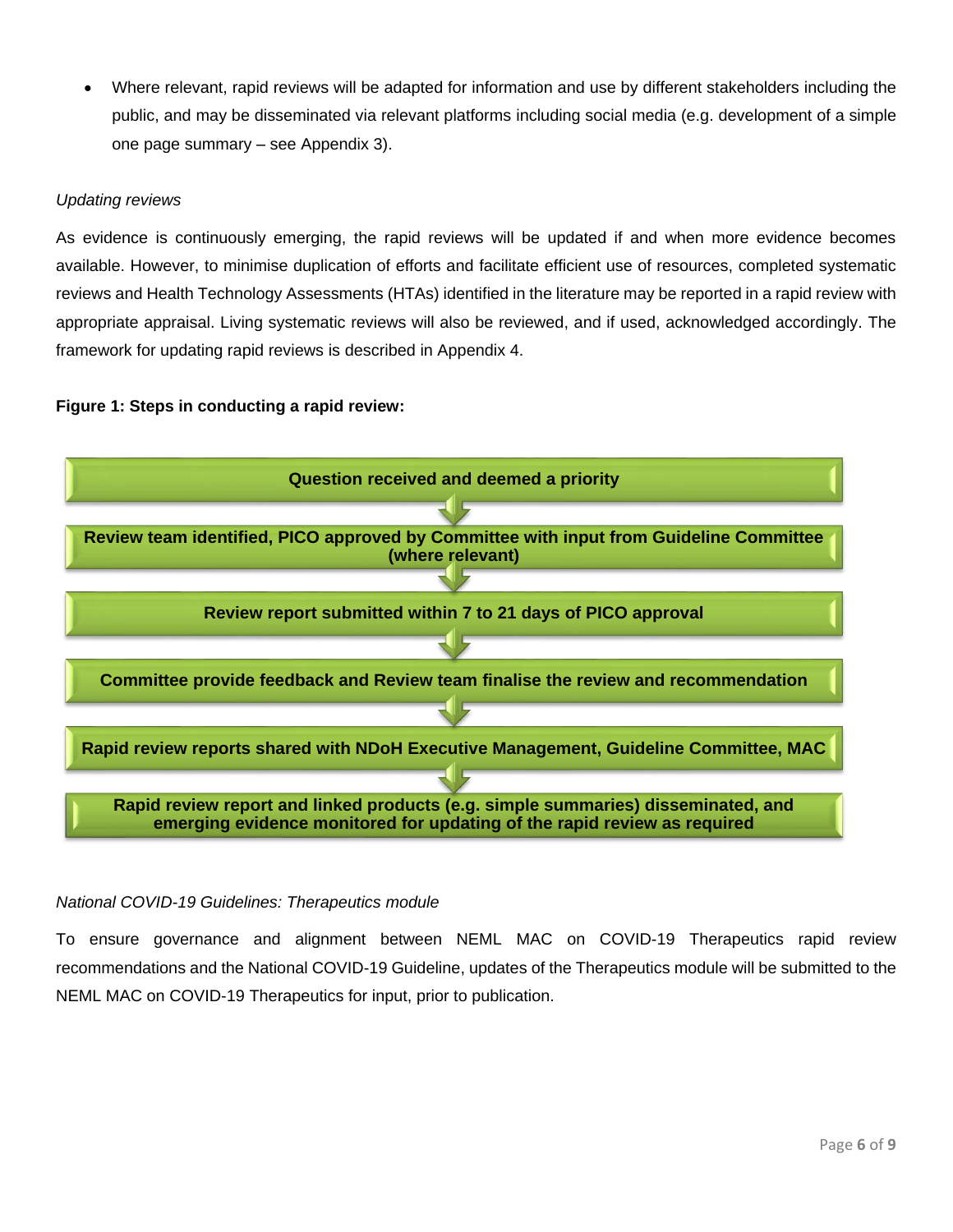# <span id="page-7-0"></span>Communication

The Chairperson of the NEML MAC on COVID-19 Therapeutics, or nominated lead and co-lead will communicate the recommendations of the Committee to the Chairperson of the Clinical Guideline Writing Committee and the Lead of the Clinical Care work stream of the IMT, either directly or through the Secretariat supporting the Committee. The lead or co-lead may be invited as an observer, on request of the Chairperson of the Clinical Guideline Writing Committee or Chairperson of the MAC on COVID-19 or the Vaccine MAC, to participate in meetings of the Ministerial Advisory Committees (MAC) on COVID-19 as depicted below in Figure 2. This should be done in consultation with the lead of the Clinical Care work stream of the IMT.

The Secretariat will provide feedback on recent NEML MAC on COVID-19 Therapeutics rapid review recommendations to the IMT, as required; and the Chairperson of the NEML MAC on COVID-19 Therapeutics or nominated Committee member will present the respective evidence to IMT as required.



![](_page_7_Figure_4.jpeg)

# <span id="page-7-1"></span>Interaction with external parties

Requests for engagement with any external party shall be referred to the National Department of Health and/or Minister of Health, who may request further advice, where needed.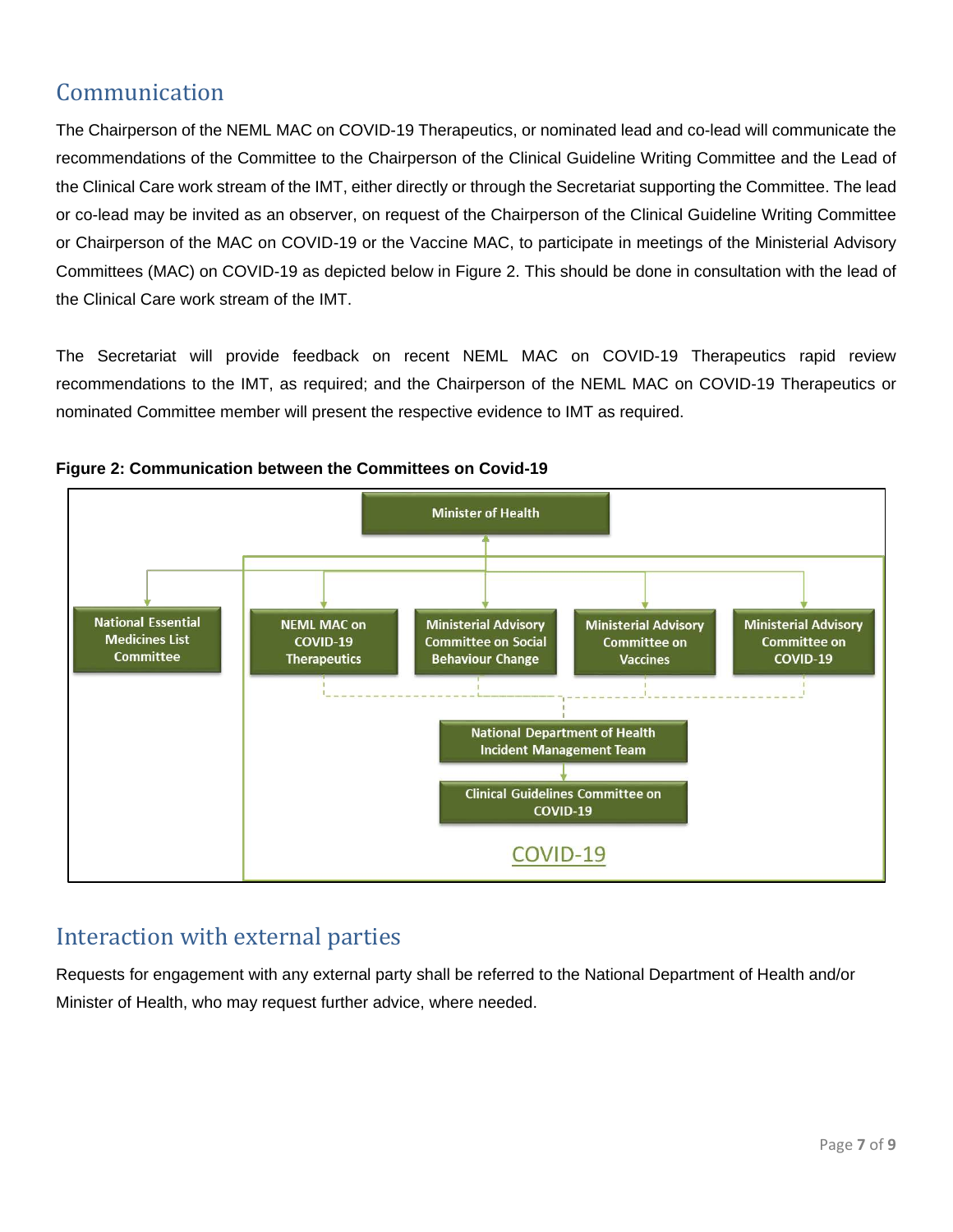# <span id="page-8-0"></span>Roles and Responsibilities

| <b>Stakeholder</b>                 | <b>Role and Responsibility</b>                                                           |
|------------------------------------|------------------------------------------------------------------------------------------|
| <b>Clinical Guideline Writing</b>  | Review and updating of the Clinical Management Guideline for Covid-19.<br>$\bullet$      |
| <b>Committee</b>                   | Addressing of queries from stakeholders on the guideline.                                |
| <b>Chairperson of the Clinical</b> | Co-ordination of the development and updating of the guideline<br>$\bullet$              |
| <b>Guideline Committee</b>         | Response to queries from stakeholders on the guideline on behalf of the<br>$\bullet$     |
|                                    | Committee                                                                                |
|                                    | Communication of recommendations to the Clinical Care Lead of the IMT<br>$\bullet$       |
| Lead or Co-Lead of the NEML        | Nominated by the Chairperson to communicate the NEML MAC on COVID-<br>$\bullet$          |
| <b>MAC on COVID-19</b>             | 19 Therapeutics recommendations to the Clinical Guideline Writing                        |
| <b>Therapeutics</b>                | Committee on appropriate therapeutic management and/or share the                         |
|                                    | recommendations of the Committee with the Executive Management of                        |
|                                    | NDoH, MAC on Covid-19 and/or Vaccine MAC, either directly or through the                 |
|                                    | Secretariat supporting the Committee.                                                    |
| <b>Secretariat of the NEML MAC</b> | Develop and maintain a dynamic list of therapeutic agents to be prioritised<br>$\bullet$ |
| on COVID-19 Therapeutics           | for rapid review, as per Committee recommendations.                                      |
|                                    | Convene meetings and make all the necessary logistic arrangements; or<br>$\bullet$       |
|                                    | maintain electronic discussion within the Committee.                                     |
|                                    | Facilitate the proper functioning of the Committee in accordance with the                |
|                                    | principles of good governance.                                                           |
|                                    | Compile minutes of meetings and finalise draft reviews in consultation with              |
|                                    | the Chairperson/ Vice-chairperson of the Committee.                                      |
|                                    | Support the Committee with respect to any research that is required and                  |
|                                    | contribute to the development of rapid reviews as required.                              |
|                                    | Support with editing, formatting and publication of the final rapid reviews (on          |
|                                    | the required platform).                                                                  |
|                                    | In consultation with the Chairperson/ Vice-chairperson of the Committee,                 |
|                                    | source reviewers from NEMLC, Expert Review Committees or other                           |
|                                    | organisations.                                                                           |
|                                    | Maintain a list of relevant randomised controlled trials that have been                  |
|                                    | completed and advise the Committee accordingly.                                          |
|                                    | Provide feedback on recently NEML MAC on COVID-19 Therapeutics rapid                     |
|                                    | reviews to the IMT.                                                                      |
| <b>Director-General</b>            | Approval of guideline.                                                                   |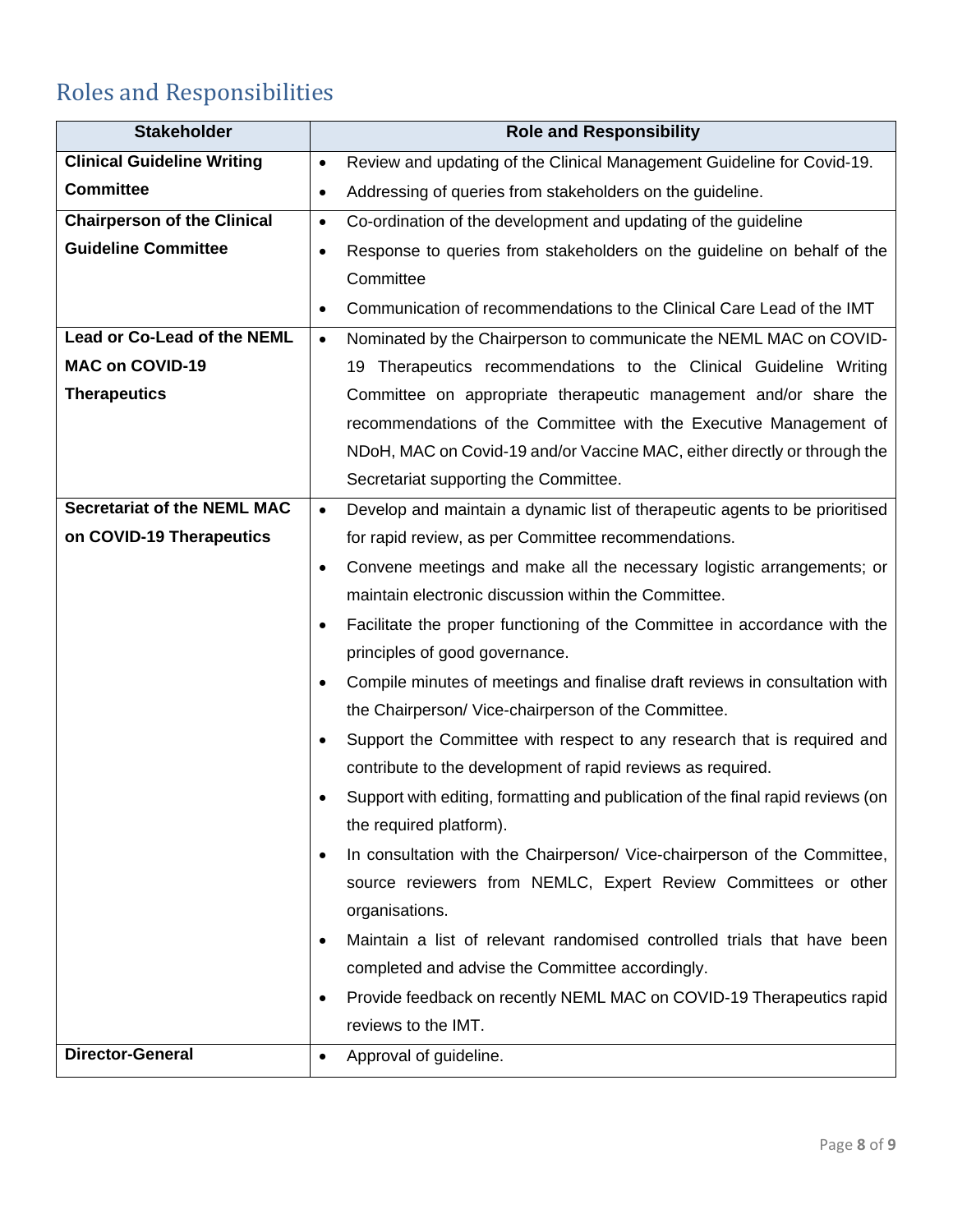| <b>Stakeholder</b>                    | <b>Role and Responsibility</b>                                             |
|---------------------------------------|----------------------------------------------------------------------------|
| <b>Clinical Care Work stream of</b>   | Clinical editing of guideline.<br>$\bullet$                                |
| the <b>IMT</b>                        | Formatting of guideline.                                                   |
|                                       | Dissemination of guideline to the Communications Department of NDoH.       |
|                                       | Receipt and coordination of queries from stakeholders on the guideline and |
|                                       | communication thereof to the Chairperson of the Clinical Guideline Writing |
|                                       | Committee.                                                                 |
| <b>Lead of the Clinical Care Work</b> | Addressing queries from stakeholders on the guideline.<br>$\bullet$        |
| stream of the IMT                     |                                                                            |
| <b>Communications Department</b>      | Dissemination of the guideline to all internal and external stakeholders.  |

| <b>Version</b> | Date              | <b>Revisions</b>                                                                                     |  |  |  |
|----------------|-------------------|------------------------------------------------------------------------------------------------------|--|--|--|
| 1.1            | 11 May 2020       | N/A; Initial version                                                                                 |  |  |  |
| 2.0            | 4 June 2020       | Appendix 1 – Population 1 amended from "pre-hospital" to "ambulatory"                                |  |  |  |
|                |                   | Appendix 2 – Evidence to decision framework added to rapid review report                             |  |  |  |
| 3.0            | 25 July 2020      | Appendix 2 – Summary of findings table added; Evidence to decision framework updated                 |  |  |  |
| 4.0            | 26 November 2020  | Appendix 1 – Included clinical improvement on an ordinal scale that may be considered as an outcome. |  |  |  |
|                |                   | Appendix 4 – Framework for updating rapid reviews                                                    |  |  |  |
|                |                   | Appendix $2$ – updated to include rationale for updating a review                                    |  |  |  |
| 5.0            | 9 March 2021      | Period for completion of review amended from "1 week" to "7 to 21 days" from approval of the PICO.   |  |  |  |
| 6.0            | 15 September 2021 | NEMLC Therapeutic Guidelines Subcommittee on COVID-19 reconstituted to ministerial appointed NEMLC   |  |  |  |
|                |                   | on COVID-19 Therapeutics.                                                                            |  |  |  |
|                |                   | Reporting process updated - COVID-19 therapeutic recommendations reported directly to the NDoH       |  |  |  |
|                |                   | <b>Executive Management.</b>                                                                         |  |  |  |
|                |                   | Responsibilities relating to publishing of rapid reviews and rapid review process.                   |  |  |  |
|                |                   | Appendix $1 -$ PICOs updated, as evidence is starting to mature                                      |  |  |  |
|                |                   | Appendix 2 – Evidence to decision framework updated                                                  |  |  |  |
| 7.0            | 12 March 2022     | Differentiation between NEML MAC on COVID-19 therapeutics versus NEMLC processes.                    |  |  |  |
|                |                   | Interaction with external parties added.                                                             |  |  |  |
|                |                   | NEMLC conflict of interest policy and declaration of policy attached as annexures                    |  |  |  |
|                |                   | Appendix 2 - Key findings updated, PROSPERO registration number added                                |  |  |  |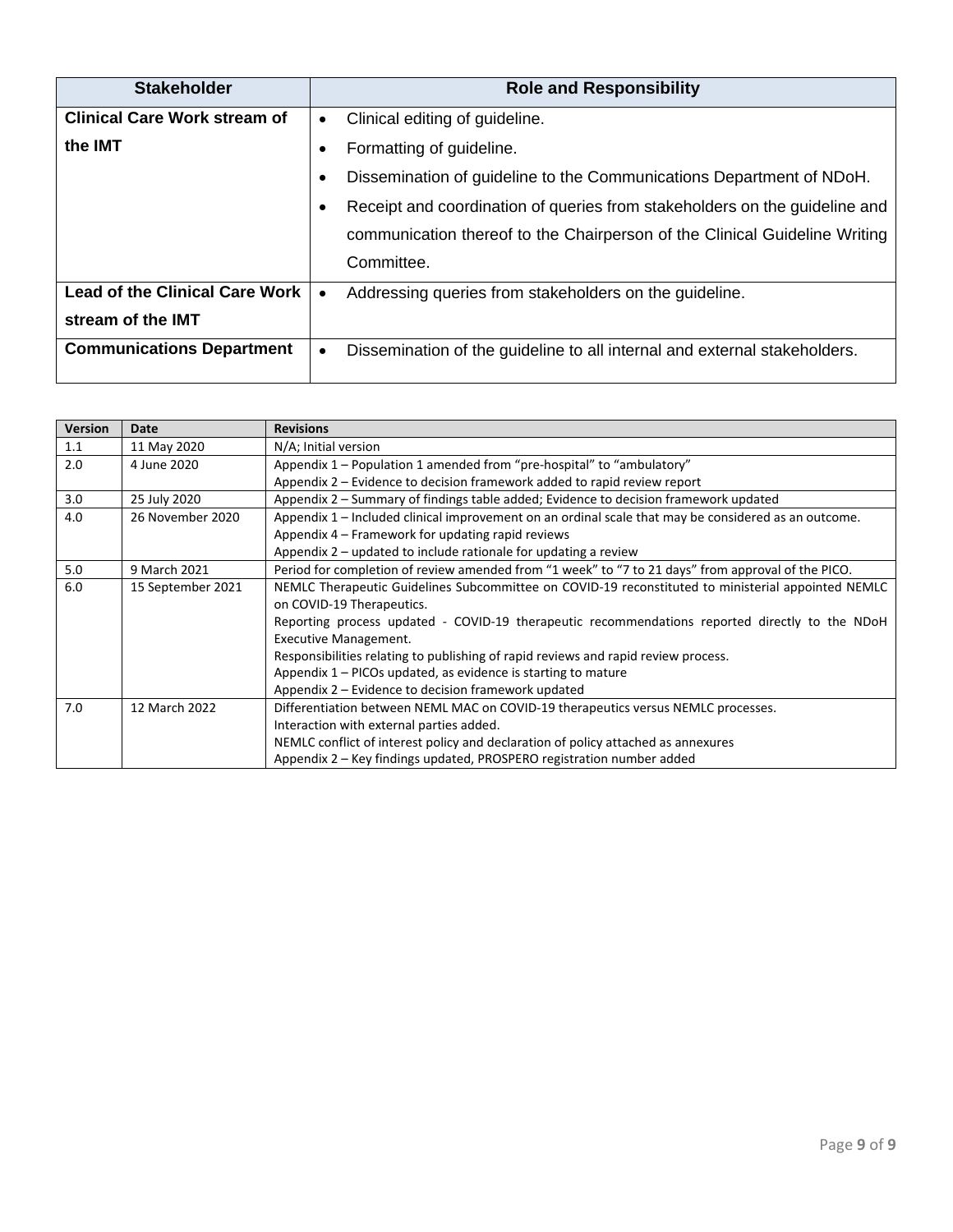![](_page_10_Picture_1.jpeg)

## **NATIONAL ESSENTIAL MEDICINES LIST COMMITTEE (NEMLC)**

#### **Confidentiality Guidance Document**

**A code of practice for the National Essential Medicines List Committee and members of the technical expert review committees** 

#### **Background**

Confidentiality and transparency are not mutually exclusive and a balance needs to be struck between managing risk whilst maintaining the appropriate degree of transparency required for sound technical decision-making and protection of constitutional rights.

A risk is any event that affects the performance and viability of the review program and/or its external stakeholders. In terms of leaked information the risk broadly translates into:

- loss of credibility
- decisions are made externally based on draft material
- reluctance of members to participate in the process and/or loss of momentum of the review
- negative impacts upon the procurement process of the government
- negative business consequences for various parties including suppliers

In addition to the product of the review which is within the public domain any member of the public may utilise the avenue of the Promotion of Access to Information Act ("PAIA"), provided such requests are reasonable and have been made in compliance with the administrative procedures that makes provisions for such access.

#### **1. Introduction**

This code of practice guides the National Essential Medicines List Committee (NEMLC) members, members of the expert review committees and any working groups that the committee may, from time to time, establish as to the circumstances in which they should maintain confidentiality regarding the decisions of the committee and its source documents.

#### **2. Scope and definitions**

#### **2.1 Scope**

This code applies to:

- The Chairperson and NEMLC members.
- Members of expert review committees appointed by the Minister. This also includes coopted members and members of any working groups that the NEMLC may, from time to time, establish.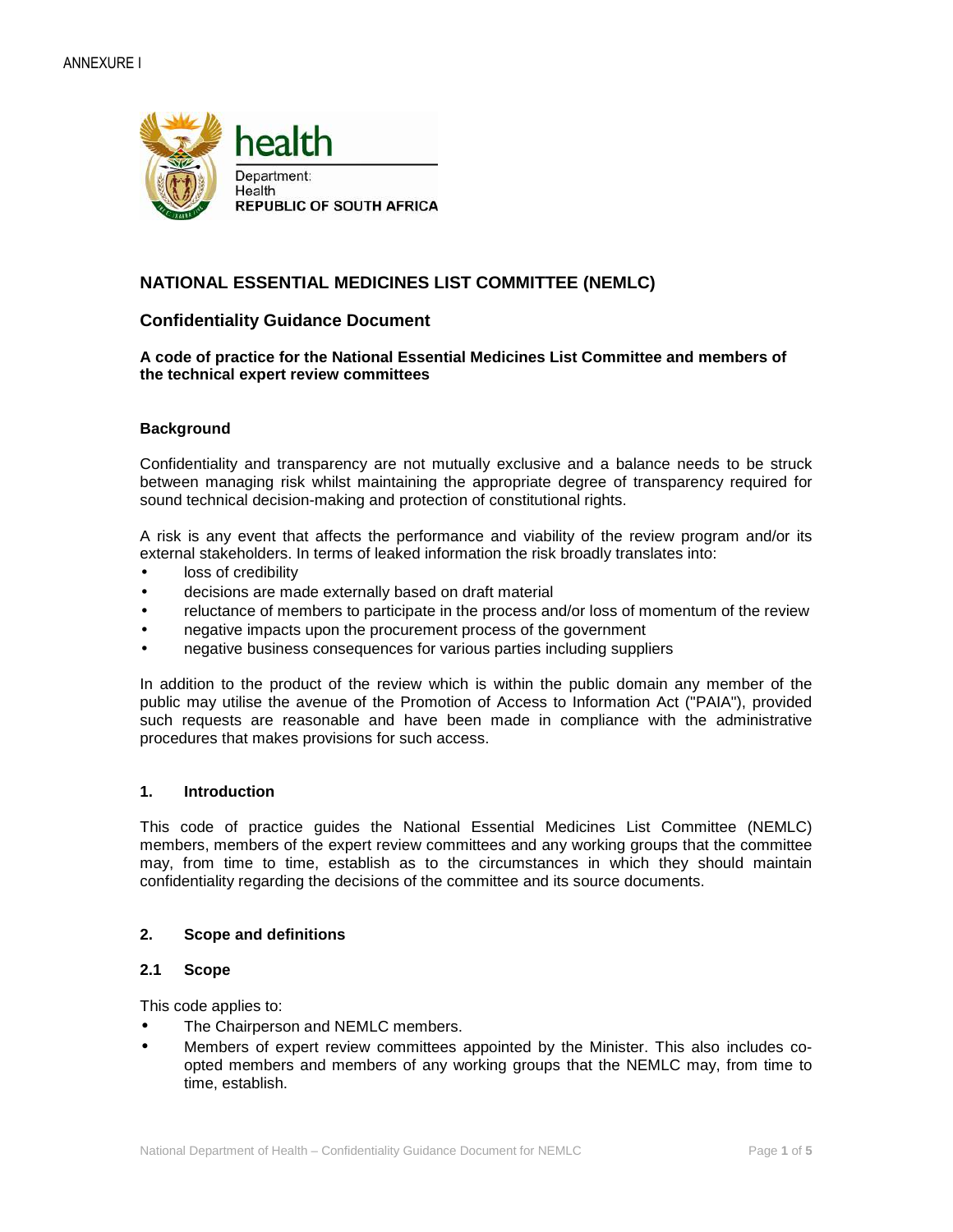## **2.2 Definitions**

In this Code:

- "Pharmaceutical industry" means companies, partnerships or individuals who are involved with the manufacture, sale or supply of medicines as defined in the Medicines and Related Substances Act (Act 101 of 1965) that are, or may be, used by state institutions, as well as trade associations representing companies involved with such products.
- "Professional organisations" refers to colleges, health professional associations and societies, and universities.
- "Members" includes the NEMLC and all its expert review committees.
- "Administrative unit" is a department or organisation with which the member has an employment relationship with managerial responsibilities.
- "Employees" refers to full and part time employees of the NDoH.
- "Confidential business information" commercial or financial information considered to be confidential because disclosure may:
	- Impair the Government's ability to obtain necessary information in the future; or
	- Cause substantial harm to the competitive position of the individual or business entity which provides the information.
- "Proprietary information" is information or data belonging to an owner or proprietor, who may have exclusive rights to the manufacture and sale of a specific item.
- "Trade secret" is any formula, pattern, device, or information that is used in business which provides a competitive advantage.
- "Sensitive information" Information or data in which disclosure, loss, misuse, alteration, or destruction may adversely affect national security or other government interest.
- "Promotion of Access of Information Act" or "PAIA" Section 32(1)(a) of the Constitution of the Republic of South Africa Act, No. 108 of 1996 provides that everyone has a right of access to any information held by the state and any information held by another person that is required for the exercise or protection of any rights. The Promotion of Access to Information Act, No. 2 of 2000 is the national legislation which was enacted to give effect to the constitutional right of access to information.
- "Internal stakeholders" are those subcommittees or task teams constituted by the NEMLC with established terms of reference.
- "External stakeholders" refers to all stakeholders that have not been designated as internal or who have been granted access to the documentation in terms of a resolution of the NEMLC.

## **3. Types of information that are considered confidential**

The following is intended as a guide to the types of information and situations which should remain confidential. Where a member or employee is uncertain as to whether information should be disclosed to an external party he or she should seek guidance from the chairperson of the NEMLC, or National Department of Health secretariat. Alternatively, the interested party should be referred to the National Department of Health's information officer appointed in terms of PAIA and the relevant manual published by this officer. Further guidance as to implementation of PAIA such as grounds for refusal can be found at http://www.doj.gov.za/paia/paia.htm.

Different types of confidential information can be envisaged and the following list, which is not exhaustive, is provided as guidance.

- Identity of a reviewer of a specific chapter, the review of the EML follows a process of consensus seeking around evidence based principles and hence the decision of the committee is that of a collective and not an individual. Disclosure of an individual's identity poses certain risks which include;
	- Exposure of the review processes to potential undue pressures from external stakeholders and parties with vested interests which may: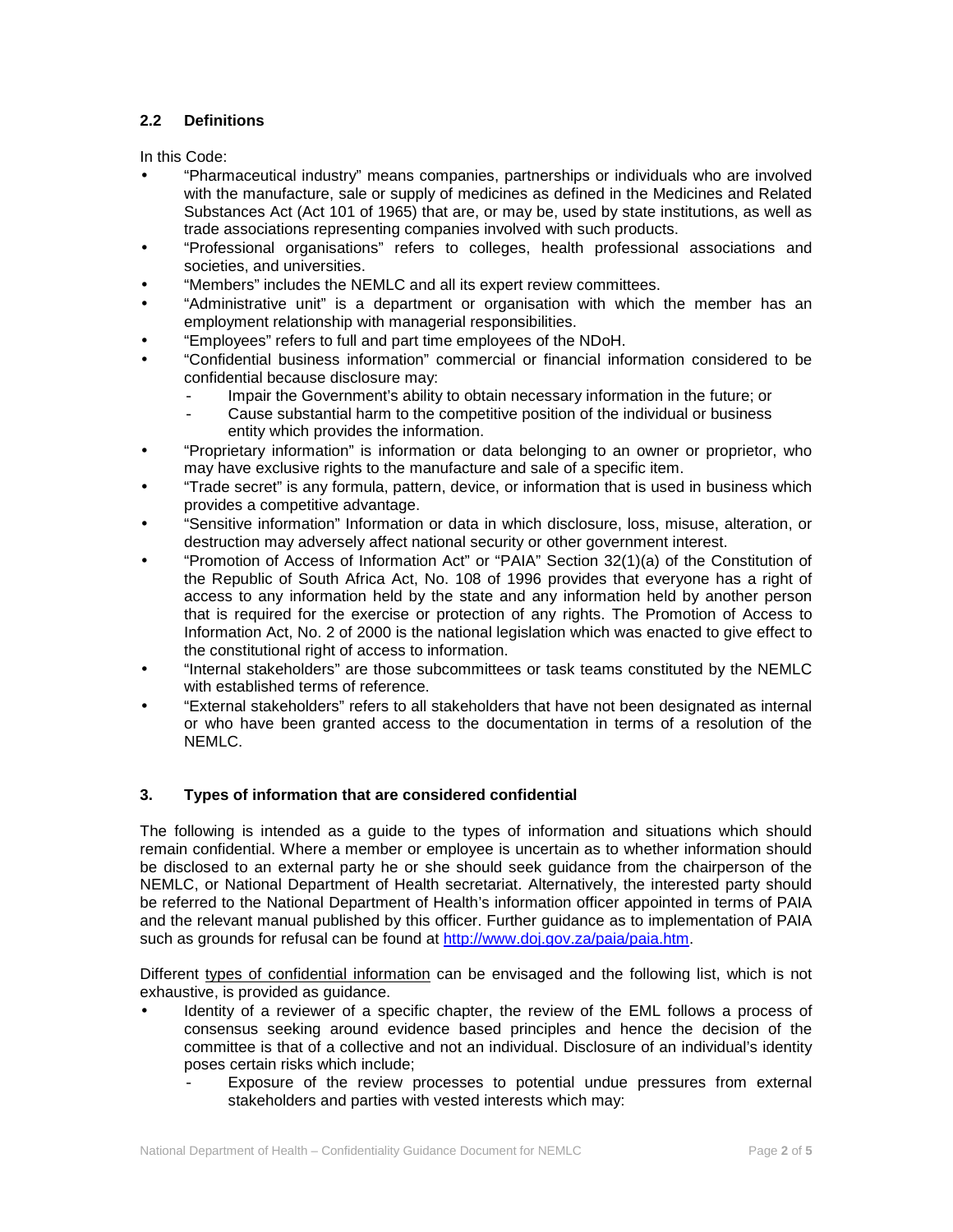- **Discredit the objectivity and impartiality of the review process.**
- Introduce conflict of interests as contemplated in the relevant policy on this matter.
- In addition, disclosure of the individual's identity may negatively impact upon that reviewer's willingness to participate in future reviews.
- Although the EML process does not routinely utilise information that may be considered propriety any such information that is supplied to the committee should enjoy the protection of the appropriate level of confidentiality.
- Leaked information poses a specific list of risks as it may, for example:
	- Prolong the review process through the introduction of subjective information by individuals with a vested interest prior to the finalisation of the evidence based consensus process.
	- Provide a competitor a business advantage to a potential supplier in which case it would be considered a trade secret.
	- Have a negative impact upon the Department of Health's ability to generate competition and hence obtain the best price for a pharmaceutical commodity and it would therefore be considered confidential business information.
	- Have a negative impact upon the government actualising a public health outcome in which case this information would be deemed sensitive information.
	- Be implemented as policy prior to finalisation of the consensus seeking process.

Leaked information is any information that an individual has access to which is not in the public domain. This includes all documents that are actively being reviewed by NEMLC or its Expert Review Committees, unless approved for external consultation as contemplated in the terms of reference. In its resolution of acceptance of a technical document the NEMLC should declare the level of confidentiality and for documents approved for consultations and the scope of the consultation.

#### **4. Position of the chairperson**

The Chairperson of the NEMLC is the individual responsible for compiling information to be communicated to the information officer for disclosure in terms of any approved PAIA application. The NEMLC chairperson may consult with the secretariat or the chairman of the relevant Expert Review Committees in the compilation of such documentation. The affected committee should be informed of such disclosure and should be furnished with a copy for their reference. The nature, but not necessarily the details of communication with internal and external stakeholders, should be declared as part of the proceedings of the affected committee. In meetings with stakeholders on technical matters the relevant chairperson of the technical committee will act as the spokesperson supported by any member of the committee who has agreed to such a meeting and members of the secretariat. The secretariat may meet with stakeholders to discuss matters that are of a procedural or administrative nature or to clarify a technical matter which requires expertise available in the secretariat provided that the member of the secretariat has been present in the relevant deliberations.

#### **5. Maintenance of confidentiality**

Committee members should be provided with a copy of the confidentiality policy and upon review must sign a confidentiality agreement:

- on appointment, and
- annually

using the format provided in **appendix A**

The committee secretariat will provide the member with the policy and ensure that the confidentiality agreement has been received upon appointment and then annually.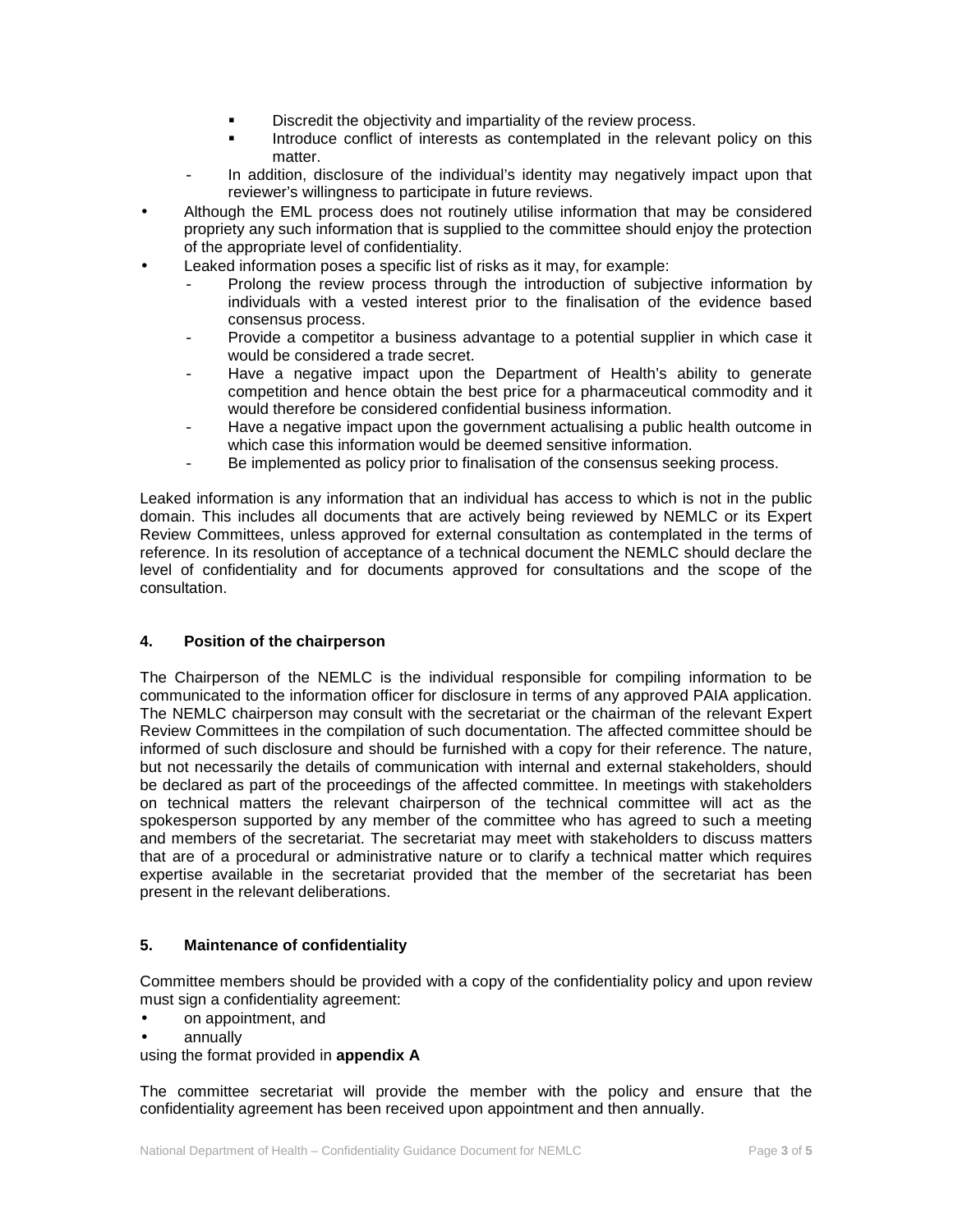All source documentation must comply with relevant copyright provisions and should remain confidential unless approved by the NEMLC. During the review strict confidentiality must be maintained on all draft documents until consensus have been reached at the level of the NEMLC that such a document may be released for consultation or public consumption. Members of the technical committee must note that consensus and approval by the sub committee does not lift the confidentiality restriction until such time as the NEMLC has pronounced on the matter. A reviewer may however consult with experts in accordance with the terms of references and in consultation with the relevant committee. Where such consultation requires the disclosure of any significant sections of technical documents the recipient must sign a confidentiality agreement using the format provided in **appendix A.** When the restriction is lifted the expert should be informed of such.

For the purposes of confidentiality the restriction refers to information contained in the document whether it is disclosed verbally, electronically or as a hard copy.

The maintenance of confidentiality also requires procedural safeguards. Final minutes tabled at the NEMLC should not identify the names of individuals although the working version may have transient reference to individuals using initials in order to track contributions that are outstanding. Although the minutes adopted by the technical committee may have residual reference to these initials their removal is considered mandatory and administrative.

All materials related to the review process must be stored in a secure manner to prevent unauthorised access. They must be transmitted using secure carriers and technologies. When documentation is no longer required, it must be destroyed using a secure method such as burning or shredding or returned to the secretariat for destruction.

When a member is faced with a request for information by an external stakeholder which he or she feels has merit or is in the interest of public health they should consult the chairperson of the relevant Expert Review committee who in turn will refer the matter to the chairperson of the NEMLC unless the aforementioned has delegated such powers.

A copy of the confidentiality policy should be available to any member of the public who expresses an interest in accessing information or where they are of the opinion that the agreement has been transgressed.

#### **6. Handling of disclosure of confidential information**

A determination should be made as whether the disclosure was:

- outside of the provisions of this policy, or
- inadvertent, or
- clearly in disregard of this policy.

Furthermore discussion should be lead with respect to the harm or potential harm such a disclosure may have held for the review process, individuals who have contributed or the government.

The chair in consultation with the committee may rule that:

- The member reviews the policy and discusses its provisions with the chairperson and signs a new confidentiality agreement.
- The member takes corrective measures in order to prevent further inadvertent disclosures.
- The member is excluded from participation of meetings and/or consultation.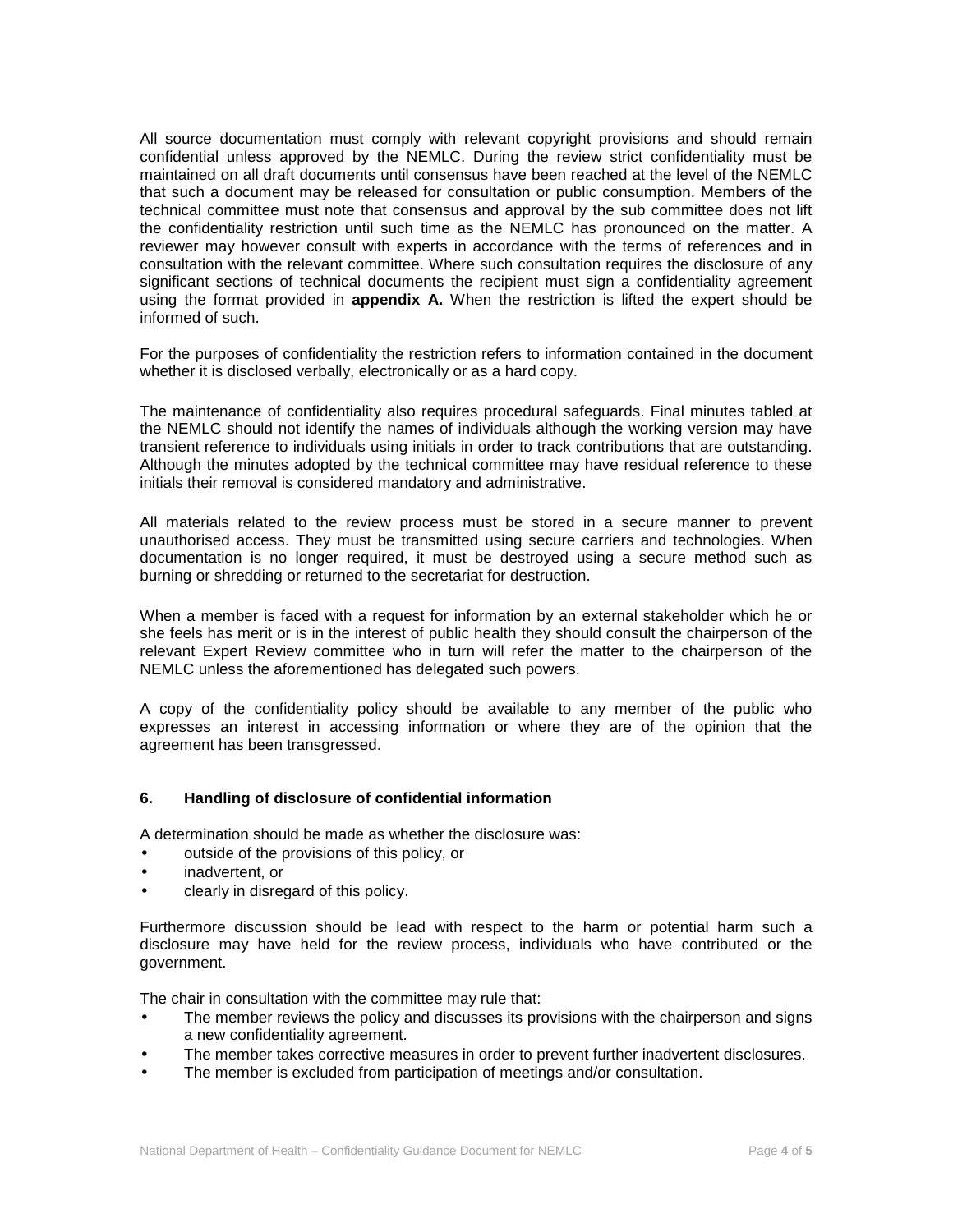## **7. Record of agreement**

The secretariat should keep a record of:

- names of individuals who signed agreements on appointment, as the need first arises or through the annual process.
- names of individuals who have declared interests at meetings giving dates, names of relevant products and companies, details of the interest declared and whether the member took part in the proceedings.

#### **8. Publication**

Information regarding this policy and agreements with members may be made available to third parties if compelled in terms of the Rules of Court pursuant to litigation or by virtue of the provisions of the Promotion of Access to Information Act, 2000 (Act 2 of 2000). The latter requires the protection of personal information and contains procedures which require consultation with the person to whom the information relates. Therefore in the event of compulsory disclosure, this will not take place without prior consultation with the affected party.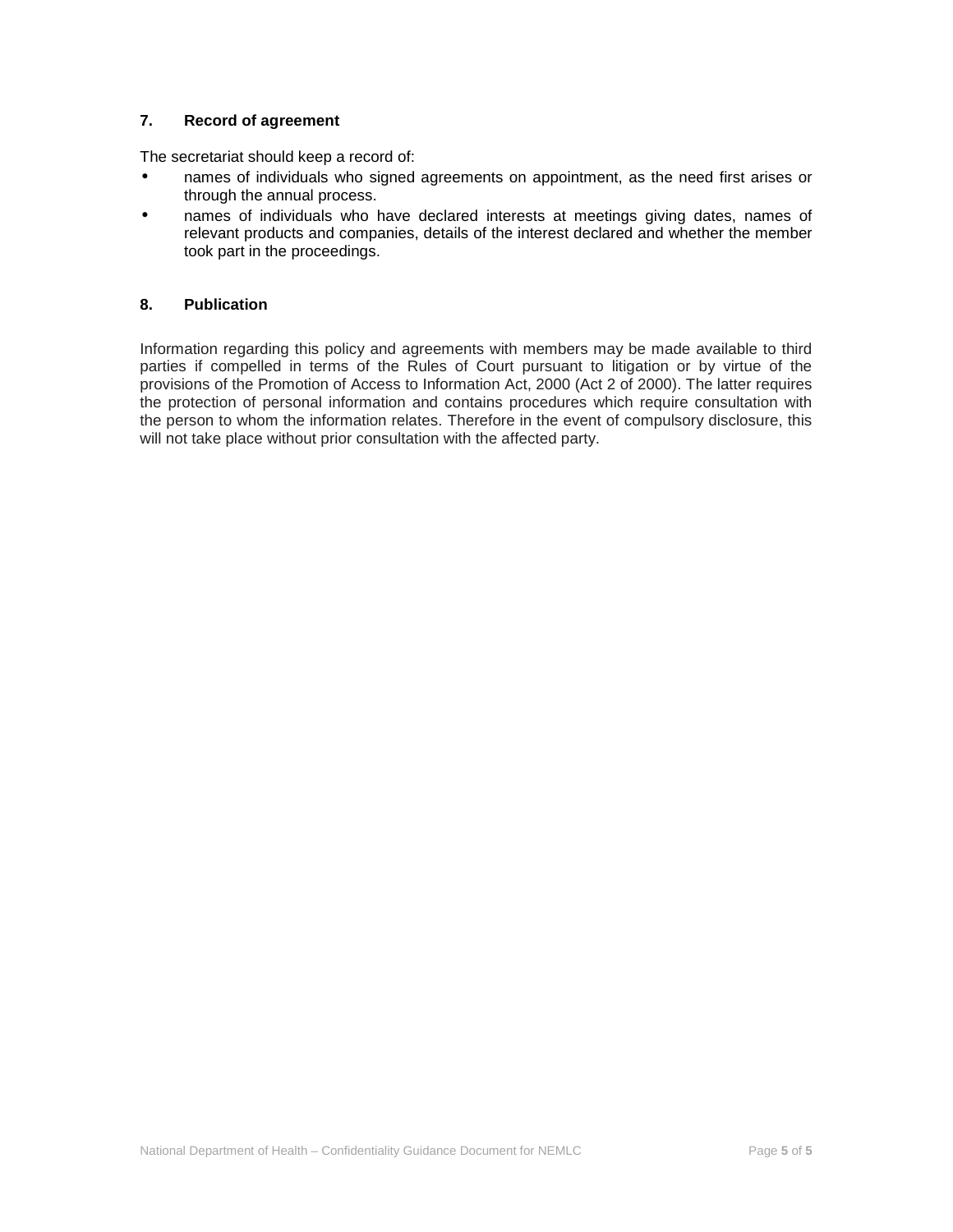![](_page_15_Picture_0.jpeg)

# **Affordable Medicines Directorate**

**Conflict of Interest Policy**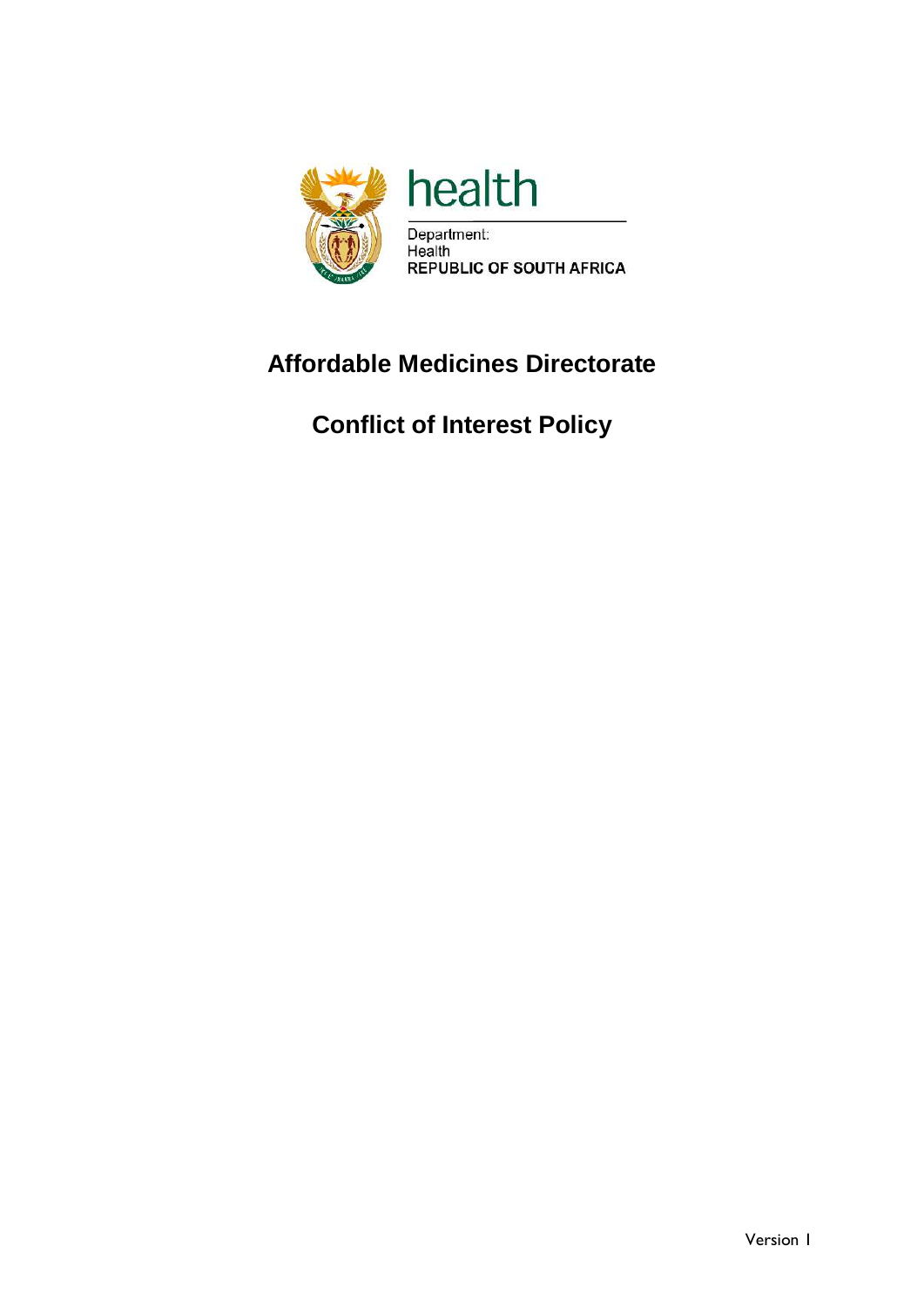# **1. Introduction**

This policy outlines the principles and process of identifying and managing actual, potential or perceived conflict of interest of individuals involved in any committee operating under the auspices of the Affordable Medicines Directorate (AMD) of the National Department of Health (NDoH).

It deals with the identification, declaration, assessment and management of any interest/s of an individual, which may conflict with the duties and/or decision making of a committee, such that the individual concerned may not be independent, objective and impartial in relation to such duties.

Decisions taken by committees could have a substantial impact on the health and well-being of South Africans as well on the spending of public funds. There may also be direct or indirect consequences of these decisions which may include, but are not limited to, changes in clinical practice, utilisation and uptake of medicines, systems and/or technologies, supply chain considerations, integrity of master data and perceived validation of prior research.

The interests of all individuals who could influence the decisions or duties of a committee must be identified, declared, assessed and managed, to as far as possible, prevent any advice or recommendation made by a committee being challenged on the basis of an actual or perceived conflict of interest of individuals involved. The personal interests of any member or other meeting participant, should not take precedence over the interests of public health.

Appropriate management of actual, potential or perceived conflict of interest protects the reputation and integrity of committees by helping to ensure their impartiality and independence. This helps to ensure that the advice and recommendations provided reflect the highest standards of professionalism and minimise risk to the NDoH.

Implementation and adherence to this policy will assist in confirming that the work done by committees is transparent, and that decisions taken are balanced, credible, independent of bias, and of a high ethical standard.

# **2. Abbreviations and Definitions**

## *2.1. Abbreviations*

| AMD | Affordable Medicines Directorate |  |
|-----|----------------------------------|--|
|     |                                  |  |

- COI Conflict of Interest
- DOI Declaration of Interest
- NDoH National Department of Health

## *2.2. Definitions*

**Assessor of interest** means the person who is responsible for the assessment of the conflict of interest or potential conflict of interest of an individual.

**Chairperson** means the person elected, appointed or nominated in accordance with the terms of reference of the relevant committee.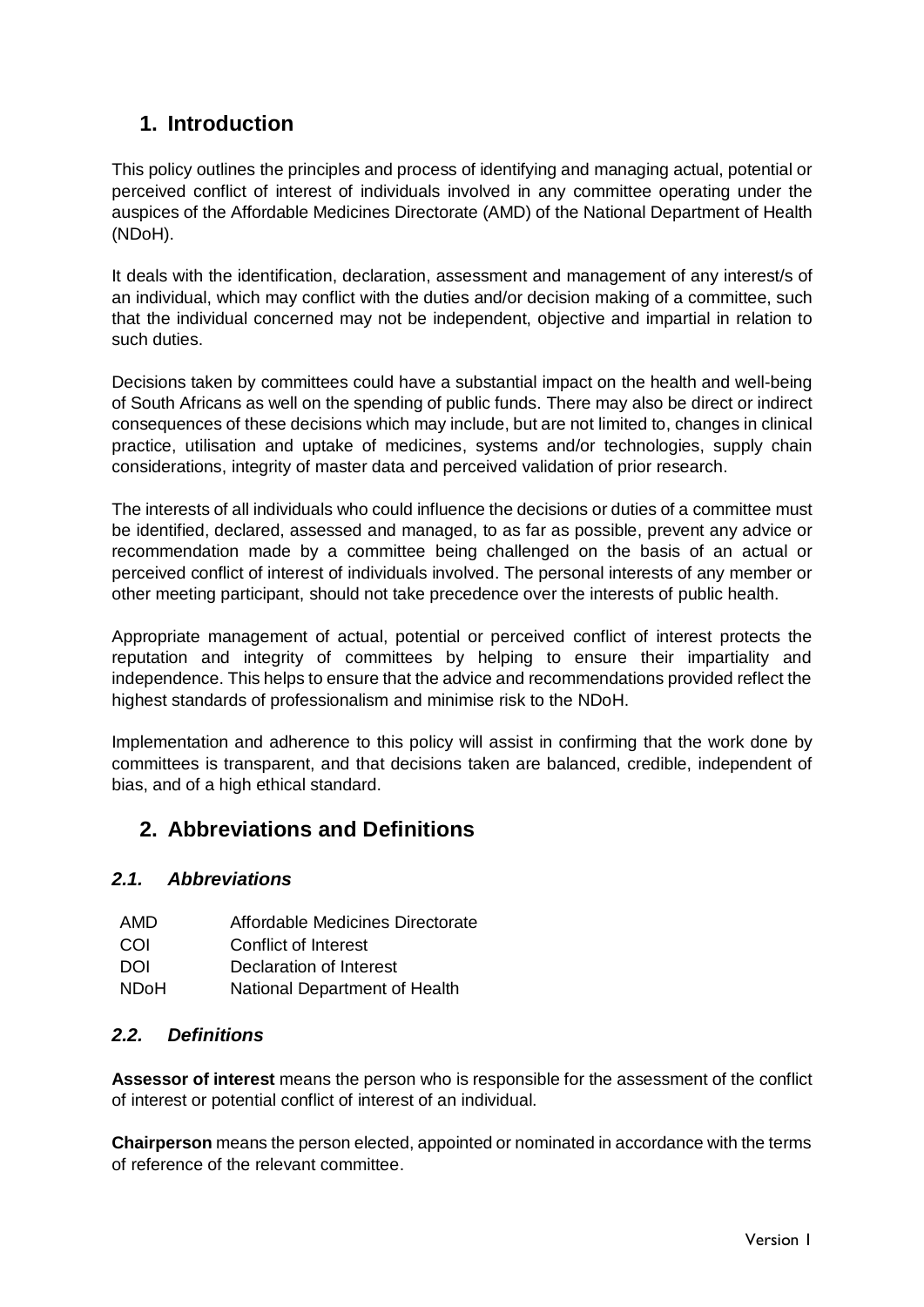**Commercial entity** means any commercial company, organisation, individual, group or association that has or may have a direct or indirect interest in the decisions and work undertaken by a committee, and includes legal or natural persons who (i) own a majority stake in, or otherwise exercise a significant influence in the decision-making processes of the relevant commercial entity; (ii) are controlled by; or (iii) are under common control of a commercial entity and includes non-profit entities, as well as researchers and research organisations such as universities.

**Committee** means any committee which operates under the auspices of the AMD.

**Conflict of interest** means any financial or other interest or undertaking that could directly or indirectly compromise the performance of an individual's duties in a committee, or the reputation of a department within the public service in its relationship with its stakeholders.<sup>1</sup>

**Co-opted** expert means an individual with particular expertise in a specific field who performs a technical review and/or provides input to a committee whether verbally or in writing, regardless of whether or not such input is provided in terms of a contract signed with such person.

**Immediate family member** means an individual within the close family circle or first degree relative of a natural person such as a sibling, parent, child, partner or spouse.

**Interest** means any direct or indirect investment or involvement in an undertaking.

**Member** means an individual appointed to a committee in accordance with the terms of reference of such committee.

**Meeting participant** means an individual temporarily included and/or co-opted, as well as observers or any other individuals attending any meeting of a committee.

**Personnel** means individuals employed by the NDoH.

**Vice-Chairperson** means the person elected, appointed or nominated in accordance with the terms of reference of the relevant committee.

# **3. Purpose of the policy**

The purpose of this policy is to protect the integrity of decision-making of committees operating under the auspices of the AMD, through the identification, declaration, assessment, management and disclosure of any interest/s of individuals which relate to the work of committees. It provides for the management of actual and potential conflict of interest, and where appropriate, recusal or exclusion of individuals from involvement in discussions and/or decision making.

# **4. Scope of the policy**

-

This policy applies to chairpersons, all committee members, other meeting participants as well as personnel involved in the management and technical activities of a committee and includes

<sup>&</sup>lt;sup>1</sup> Section A(1) Notice 865 of 2009 The Public Service Commission Rules of the Public Service Commission: Managing Conflicts of Interest identified through the Financial Discloser Framework for Senior Managers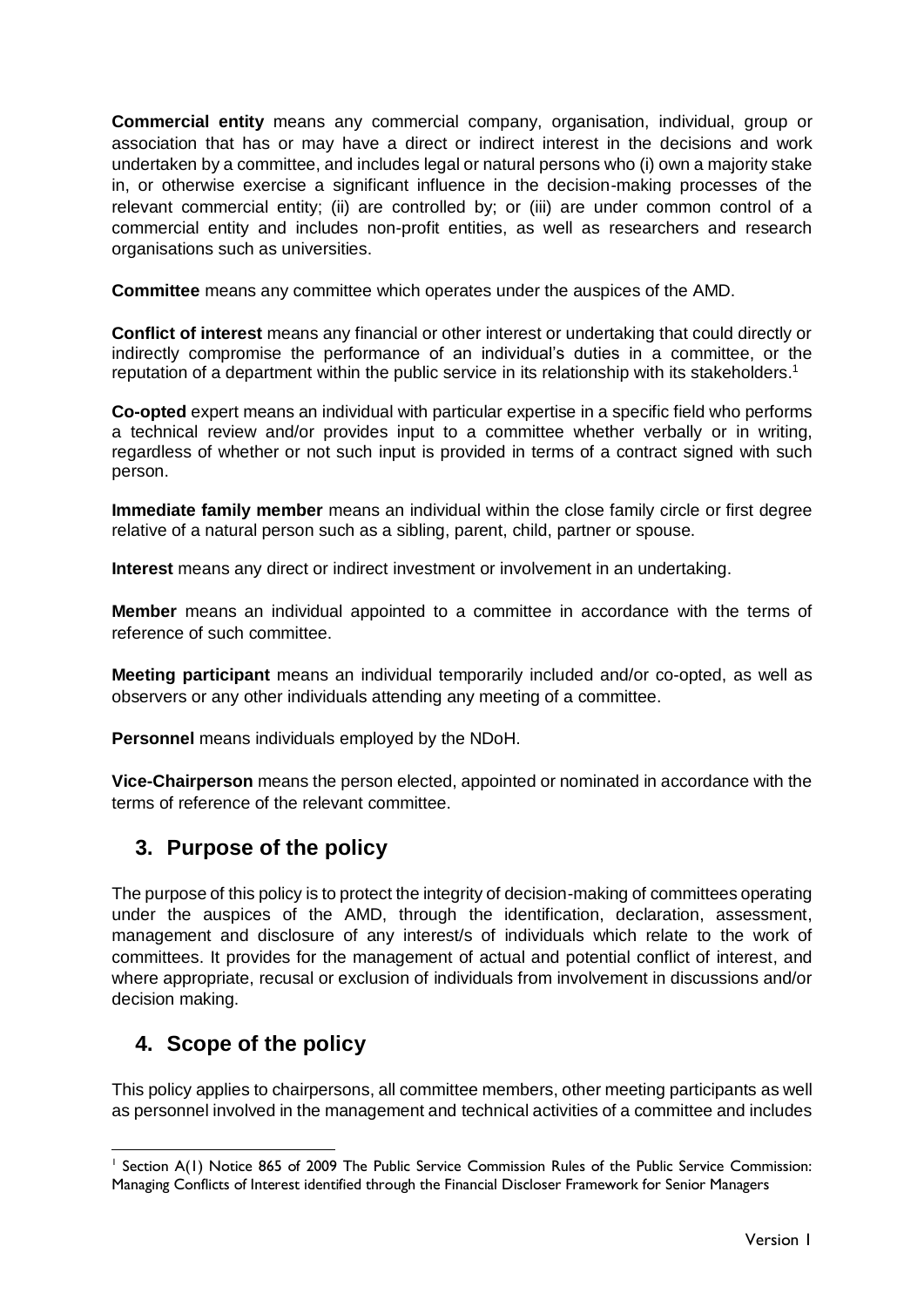any other individual present at any meeting of a committee or involved in any way with the work of such committee.

# **5. Categorisation of Interests**

When identifying and managing interests, it is important to determine both the nature and type of interest of an individual to enable effective, consistent and transparent management thereof.

Interests may be categorised as specific or non-specific. A **non-specific interest** is one where the actual or potential conflict relates to a general area of interest or involvement of an individual. A **specific interest** relates to a situation where the actual or potential conflict of interest of an individual relates directly to a matter under consideration by a committee.

The distinction between 'specific' and 'non-specific' interests determines the process and timing of addressing any actual, potential or perceived conflict of interest.

## *5.1. Types of interests*

An interest may also be categorised based on whether or not an individual derives personal or non-personal benefit, and then categorised further based on whether or not he/she derives a financial benefit therefrom. (Refer Appendix 1)

## **5.1.1. Personal and non-personal interests**

An interest is considered to be "personal" if the individual or an immediate family member of such individual gained, or currently gains, monetary or other value in their personal capacity from an interaction with any commercial entity that has or may have an interest in the activities of the committee. Personal interests include but are not limited to, financial gain, personal opinions, research interests or any other interests.

An interest is considered to be "non-personal" if an individual is employed by or contracted to an organisation or institution that gained, or currently gains monetary or other value from an interaction with any commercial entity, which has or may have an interest in the activities of the committee and decisions made by the committee.

## **5.1.2. Financial interests**

Personal and non-personal interests can be divided further into financial or non-financial interests.

Financial interests include any arrangement or relationship where there is the opportunity for financial gain or benefit from a commercial entity by the individual or one of his/her immediate family members, or an organisation where the individual was employed, or to which he/she was contracted in at least the past four years or is expected to be employed or contracted in the next year. This period may be extended if the person declaring an interest believes that it is necessary to declare any interest or potential interest outside this period. This includes interests of a monetary or economic nature that are foreseen as possible or probable, including signed or anticipated contractual arrangements with commercial entities.

**Personal financial interests** include but are not limited to: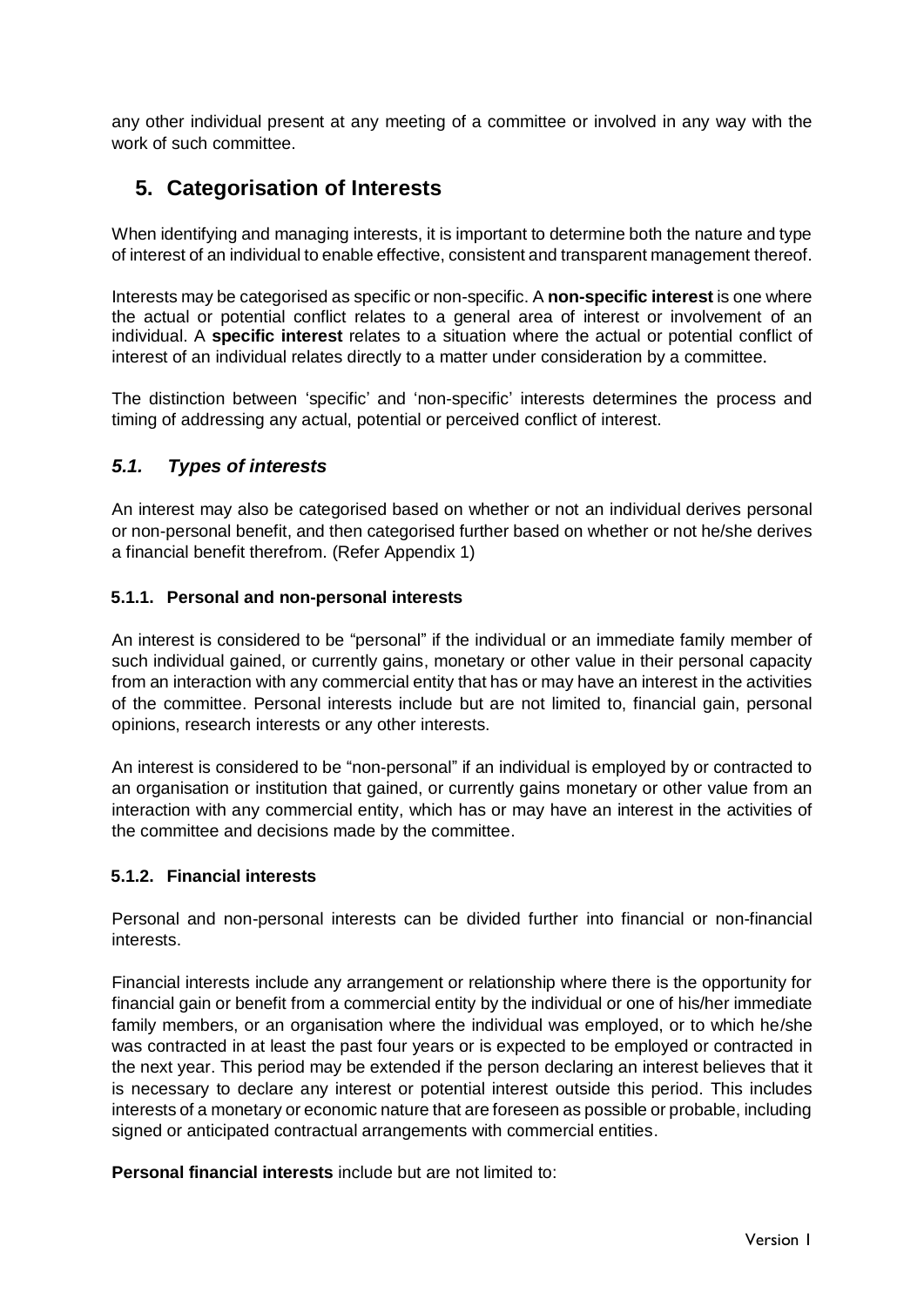- Any employment, consultancy, directorship, or other position with a commercial entity which attracts regular or occasional payments in cash or kind, or an ongoing negotiation concerning prospective employment or other association with such commercial entity;
- Financial interests in a commercial entity by an individual or his/her immediate family member;
- Any payments for service or research made to an individual or his/her immediate family member in at least the past four years or expected to be made in the next one year, by a commercial entity;
- Any investments (include shares, equity or bonds) in a commercial entity held by the individual, where the individual has control over the selection of shares/composition of the fund, but excludes unit trusts and pension funds in which the individual has no control over the related investments;
- Intellectual property rights (e.g. patents, patents in which the individual has a financial interest, copyrights, and royalties from such rights);
- A financial interest in a substance, technology or process to be considered in, or otherwise related to, the subject-matter of the meeting or work of the committee;
- Any expenses or hospitality provided by a commercial entity; or
- Any research grants, travel imbursements or consulting arrangements sponsored by a commercial entity, other than the employer of the individual concerned, including the NDoH, a Provincial Department of Health or any other organisation.

**Non-personal financial interests** involve payments or other financial benefits made in the past to a department or organisation by which the individual is employed or to whom he/she is affiliated, but which is not received personally, e.g. commercial grants, sponsored fellowships, funds for a post, unit, consultancy services, travel or research.

## **5.1.3. Non-financial interests**

**Personal non-financial interests** include but are not limited to:

- any clear opinions an individual may hold, or published statements in which he/she expressed a clear opinion on a matter under review as a result of a research project, evidence review, or association with a society, charity, advocacy group, academic institution or any other organisation related to the specific and non-specific areas of focus of the committee;
- any reputational risks to the individual in relation to the matter under consideration;
- personal areas of interest;
- representation on boards, research bodies, statutory bodies, committees or other bodies undertaking the development of other guidelines; or
- access to classified or proprietary information that the individual cannot disclose to the committee.

**Non-personal non-financial interests** refer to any published statements or official positions held by the organisation by which the individual is employed or to which he/she is contracted, or association, charity or advocacy group of which the individual is a member; where a clear opinion about the intervention under review has been expressed, which may be perceived to alter behavior and of which the person declaring an interest is aware.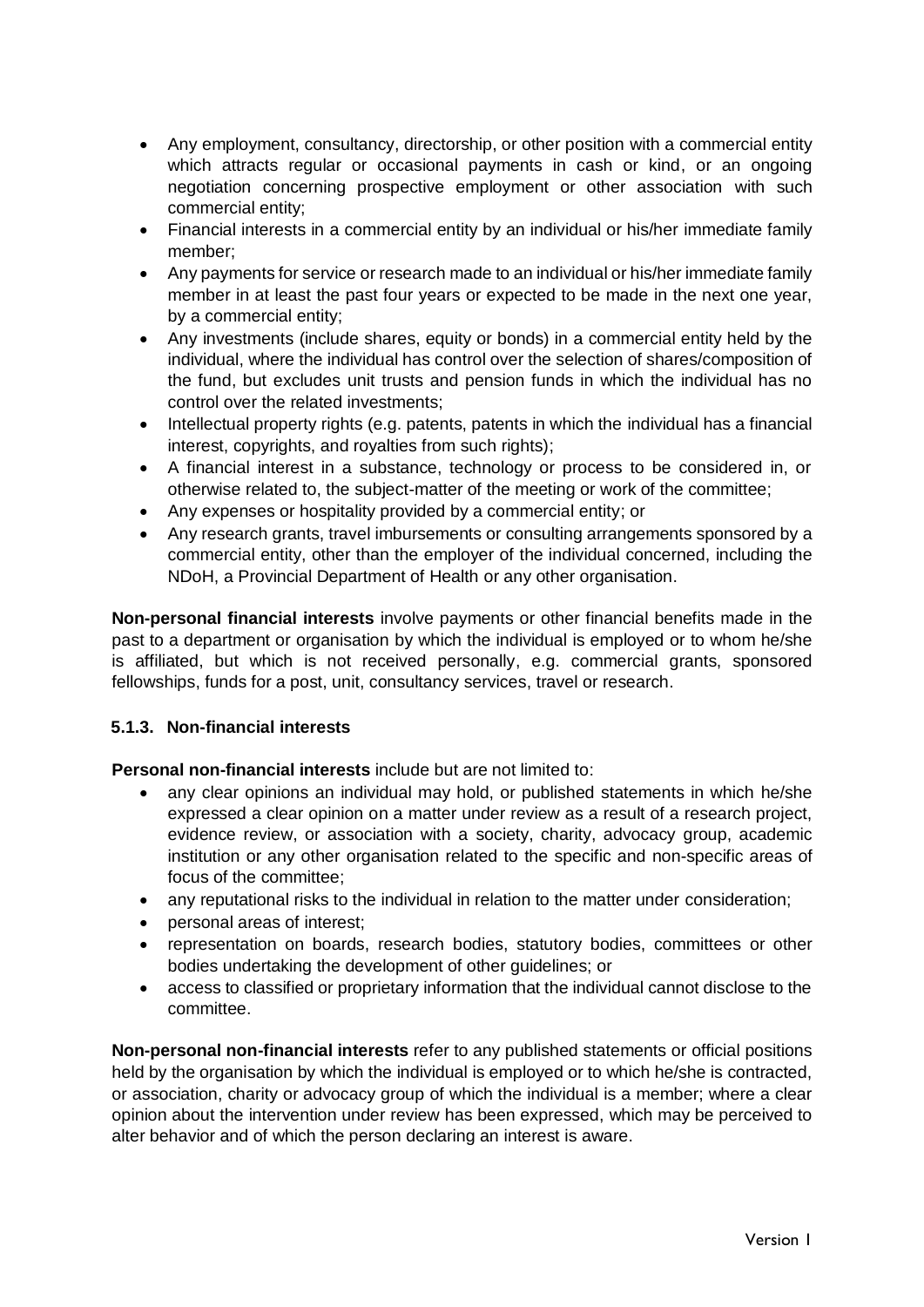# **6. Declaration of Interests**

Each member or other meeting participant must identify and declare all interests prior to a meeting of a committee. When an individual is uncertain as to whether an interest should be declared, he or she should seek guidance from the Director: AMD or the chairperson or vicechairperson of the relevant committee.

Non-specific interests must be declared prior to appointment to a committee, on an annual basis thereafter or as the need arises and updated prior to each meeting of the committee.

In addition, specific interests must be declared by members and other meeting participants prior to each meeting of a committee in accordance with a time frame determined by the Director: AMD, in consultation with the chairperson or vice-chairperson of a committee.

The importance of declaring interests and the potential consequences of non-disclosure should be discussed in detail with prospective members of a committee prior to appointment or nomination, and with members of a committee on an annual basis. Identification of a conflict of interest will not necessarily prohibit membership or involvement in a committee, but will allow the opportunity to manage conflicts identified appropriately.

Any person requested by a committee to provide information/input that will inform decisionmaking must declare his/her interests and await a ruling thereon by the relevant assessor of interest before any work is started. This process must be repeated for each request received.

Interests should be declared and documented by all members and other meeting participants by completing a declaration of interest form.

The secretariat of the committee must provide a summary of declaration of interests by members and other meeting participants to the Director: AMD.

## **7. Assessment of Interests**

Assessment of all non-specific declarations of interest must be conducted prior to appointment of members onto a committee and on an annual basis. An assessment of all declarations of interest (specific and non-specific) must be conducted prior to each meeting of a committee. Assessments must be performed in accordance with Appendix 1 to determine if a COI exists and if so, the level of significance. Table 1 provides details of the persons responsible for the assessment of interest of various categories of person.

| <b>Person declaring interest</b>                              | <b>Assessor of Interest</b>                                                                       |
|---------------------------------------------------------------|---------------------------------------------------------------------------------------------------|
| Prospective member of a committee                             | Director: AMD or persons responsible for<br>selection or appointment of members of a<br>committee |
| Member of a committee                                         | Chairperson or vice-chairperson of relevant<br>committee                                          |
| Meeting participant (who is not a member<br>of the committee) | Chairperson or vice-chairperson of relevant<br>committee                                          |
| Chairperson                                                   | Director: AMD or appointee as specified in the<br>terms of reference of the committee             |

<span id="page-20-0"></span>*Table 1: Responsible individuals in assessment of interests*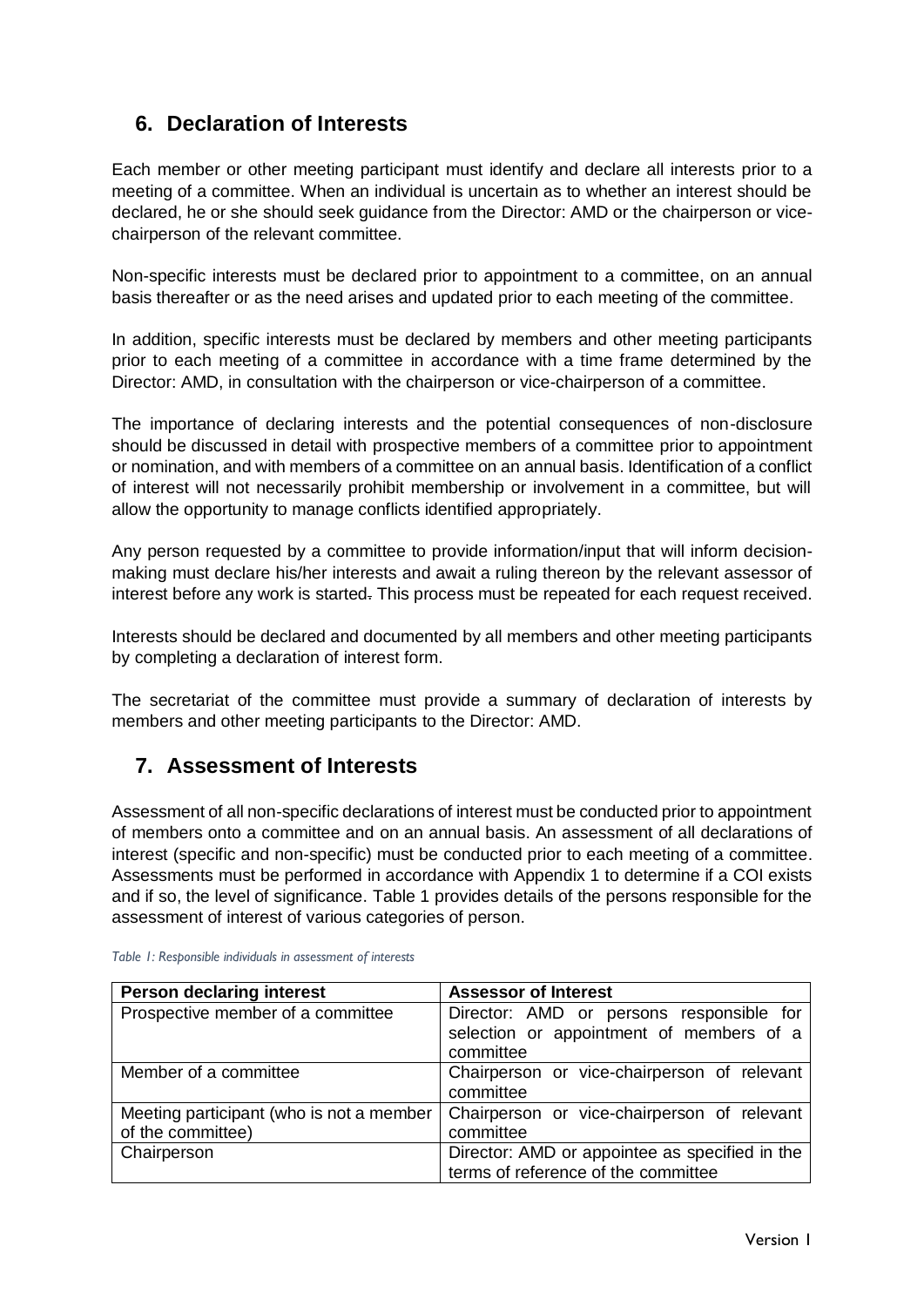| Person declaring interest | <b>Assessor of Interest</b> |
|---------------------------|-----------------------------|
| AMD Personnel             | Director: AMD               |
| Director of AMD           | DDG: NHI                    |

The persons responsible for the assessment of interest may refer a matter related to declaration of interest to the relevant committee for discussion. The interest declared may also be discussed further with the declarer thereof, to obtain more insight or information. Final responsibility for the classification, and management of COIs, rests with the assessor of interest as provided in Table 1. The Director: AMD may consult with the DDG: NHI as needed on interests declared by prospective committee members, committee members or meeting participants.

## *7.1. Classifying interests*

The individual/s responsible for assessment of interest will evaluate the declarations of interest and classify each interest accordingly.

An interest can be classified as 'no conflict'; 'insignificant'; 'potentially significant', or 'clearly significant'. Appendix 1 details the steps to categorise each interest declared, timeframes for declaration, assessment of significance and management according to significance.

The classification will be recorded with a written statement, explaining the reason/s for such classification, and signed by the person/s responsible for the assessment.

## **8. Management of declared interests**

The management of interests includes the recording and monitoring of interests, the actions taken to manage COIs, as well as the management of non-compliance with this policy (See Appendix 1).

Due to the specific duties of the chairpersons of committees, all their interests should be carefully considered and documented before appointment.

## *8.1. Recording of interests*

All declared interests of the chairperson, members and other meeting participants should be collated by the secretariat. Non-specific interests that may be relevant at a specific meeting must be noted in the agenda for discussion at that meeting. Receipt of declarations of interest prior to commencement of a committee meeting should be recorded in the minutes, as well as the actions taken to manage any COIs identified. All new interests and COIs should be added to the record of declared interest at the start of any meeting, and should be included as part of the meeting documentation. Conflicts should be addressed prior to proceeding to other agenda items.

## *8.2. Monitoring Conflict of Interests*

Non-specific and specific interests and classified COIs need to be carefully considered by the assessor/s of interest during the planning of committee activities, as COIs may compromise activity prioritisation of the committee. Before meetings that involve formulation of the committee's project plan, specific interests should be declared and reviewed. In addition, the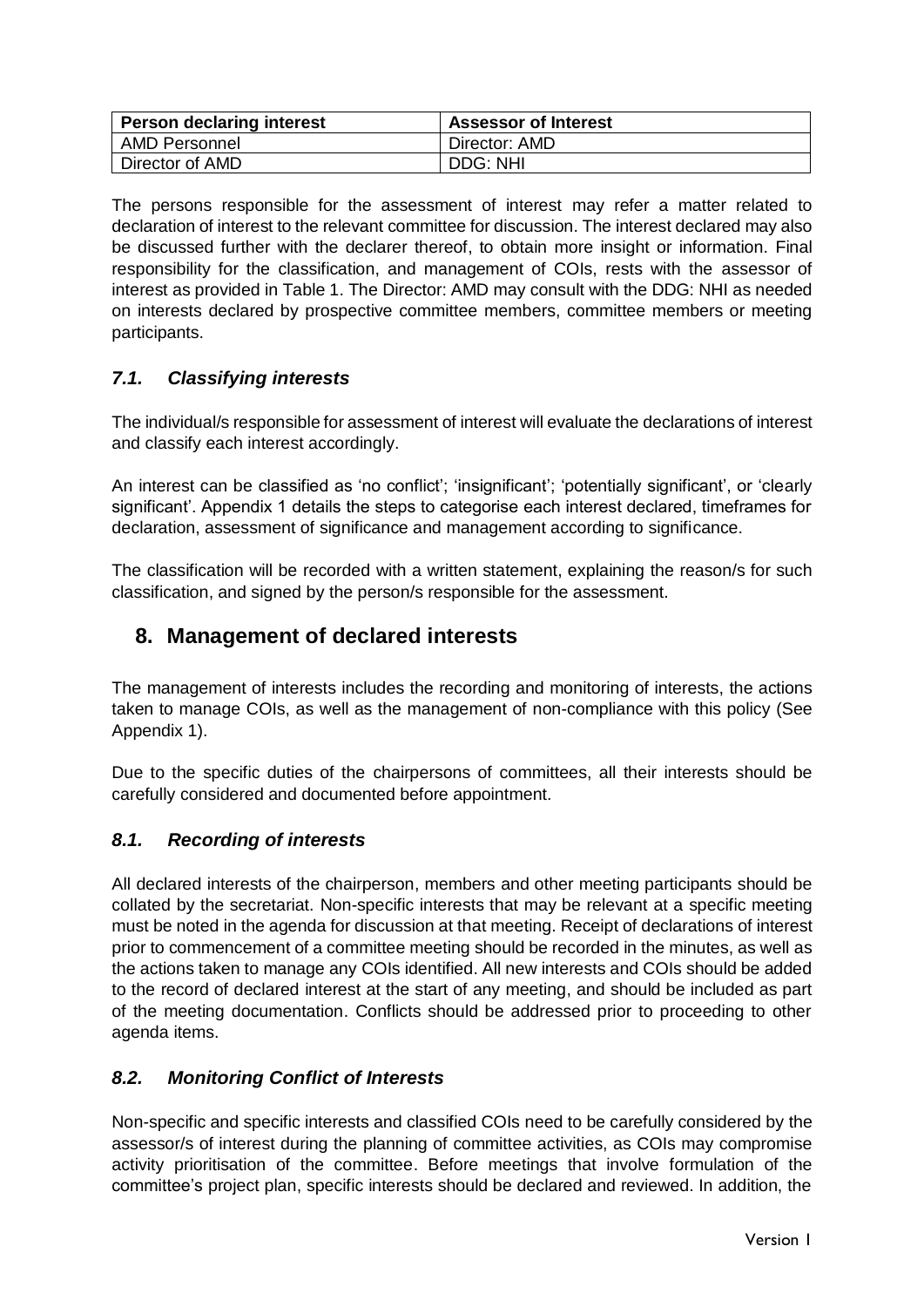record of declared interests should be reviewed for all non-specific and specific interests declared previously. Details regarding who proposed and seconded potential committee activities should be recorded in the minutes.

Once the project plan has been finalised, responsible individuals [\(Table 1\)](#page-20-0) should assess declared non-specific interests against the project plan, and document any identified COIs that may be relevant to a particular matter.

All interests and COIs relevant to any committee activity must be recorded in the record of declared interests and then reviewed the day before each meeting by the assessors of interest. At the beginning of the meeting, as an agenda item, all newly declared interests and COIs, should be discussed with the committee led by the responsible individual. The agenda should allow for the chairperson, vice-chairperson, AMD personnel or committee members to raise any concerns related to any previously declared interests or COIs.

## *8.3. Actions for managing Conflicts of Interests*

When an interest has been declared and a COI has been identified, the following actions can be carried out by the responsible individual (See Table 1), to manage the COI:

## **1. No COI**

No action required.

## **2. Insignificant COI**

Member or other meeting participant may participate in all applicable facets of meeting provided his/her interests are recorded and he/she provides an undertaking that conflicts or relationships will not bias or influence his/her involvement in committee activities.

## **3. Potentially significant COI, but expert insight would benefit decision**

Member or other meeting participant should have limited involvement or recuse themselves from the particular agenda item, review, appraisal, or decision of committee. The management of potentially significant COI is decided upon by the responsible assessors of interest.

## **4. Clearly significant COI**

Member or other meeting participant should recuse themselves and be excluded from participation in decision making relating to the agenda item in question. The management of clearly significant COI is decided upon by the responsible assessors of interest.

The affected person shall be given the opportunity to clarify his/her position, where after the assessor of interest shall make a decision in the absence of the affected person. Where a clearly significant conflict of interest is likely to recur, despite the mitigating measures applied on previous occasions, the assessor of interest should consider whether it is appropriate for such member to continue to serve on the committee, and make a decision accordingly.

In terms of interests declared by co-opted experts or advisors which are deemed to be significant, the responsible assessor of interest will determine if the work should still be delivered by that individual or whether alternate arrangements should be made.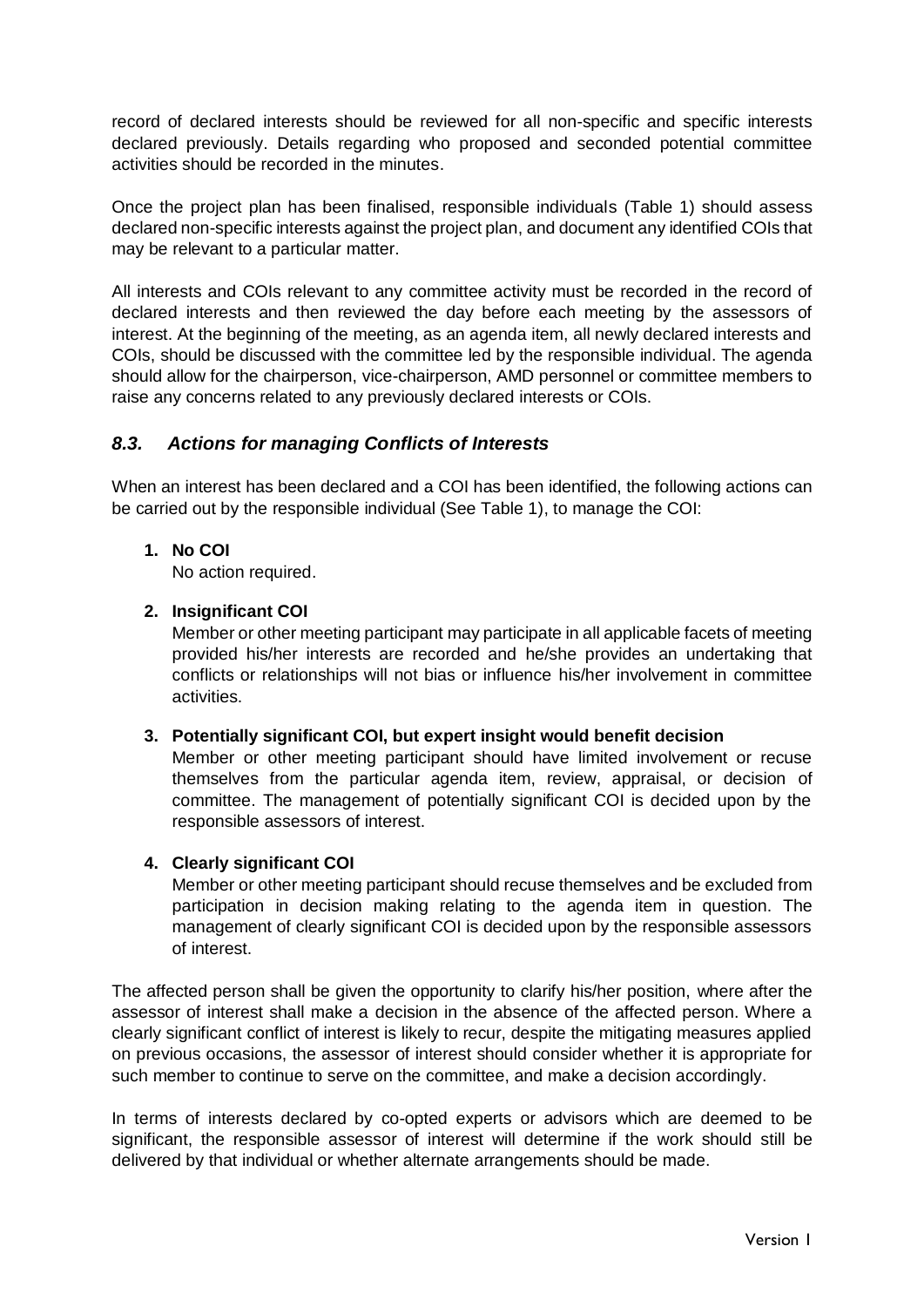## *8.4. Process to manage non-compliance with this policy*

Potentially significant and clearly significant COI should be discussed prior to proceeding further with the agenda items of a meeting to determine if a specific member(s) or other meeting participant should be recused from decision-making. This should be managed by the chairperson and documented by the secretariat.

In the event that an individual has failed to declare an interest, a written explanatory statement about the non-disclosure must be provided by the individual and the matter must be investigated by the responsible individual to determine:

- Whether the lack of disclosure was intentional;
- The significance of the undisclosed interest (according to the classification above); and
- If the declared interest directly affected any review, appraisal, recommendation, decision or activity of the committee.

During such an investigation, the member or other meeting participant must recuse him/herself from all committee activities until the investigation is concluded.

On conclusion of the investigation the following actions may be taken in accordance with the terms of reference and in line with applicable legislation.

## **9. Record and Publication of Declared Interests and Conflicts of Interests**

A record of the declared interests and COIs shall be kept at the NDoH including:

- Names of individuals who declared interests on appointment, as the interest first arose or through the annual declaration, and the nature of such interest;
- Names of individuals who have declared interests at meetings giving dates, names of relevant products and companies, details of the interest declared, whether the member or other meeting participant took part in the proceedings and resulting action that took place regarding management of the COI.

Information disclosed on this form should be included in the minutes of each meeting and may be made available to third parties or disclosed pursuant to a requirement or request by operation of any applicable law, regulation or court order.

Summarised annual declarations of interest should be published on the NDoH website. A rolling form of specific COIs declared at each meeting, as well as changes to non-specific COIs, should also be maintained by the Committee Secretariat and published on the NDoH website.

Where a technical document is developed for the committee and published, such as a medicine review, the individual/s responsible for the document should have relevant summarised declarations of interest included as part of the document.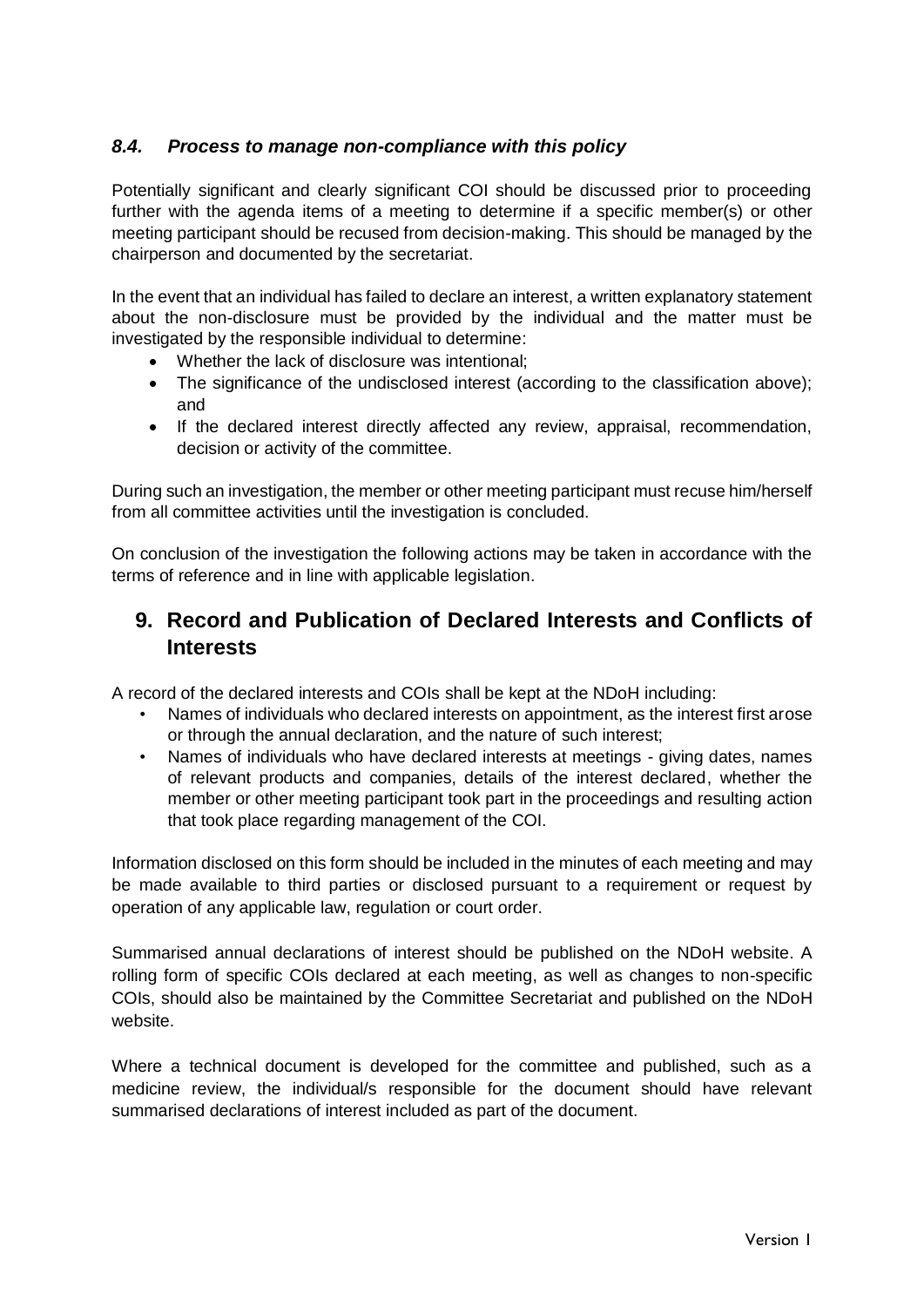# **10.Roles and Responsibilities**

| <b>Individual</b>                                               | <b>Roles and Responsibilities</b>                                                                                                                                                                                                                                                                                                                                                                                                                                                                                                                                                |
|-----------------------------------------------------------------|----------------------------------------------------------------------------------------------------------------------------------------------------------------------------------------------------------------------------------------------------------------------------------------------------------------------------------------------------------------------------------------------------------------------------------------------------------------------------------------------------------------------------------------------------------------------------------|
| Assessor/s of Interest                                          | Ensure that the declarations of interest of members and other<br>meeting participants have been received upon appointment,<br>annually and at each committee meeting; and<br>Assess the potential COI declared by an individual in line with<br>$\bullet$<br>this policy.                                                                                                                                                                                                                                                                                                        |
| <b>Committee Secretariat</b>                                    | Administer declaration of interest forms and ensure that the<br>$\bullet$<br>declarations of interest of members and other meeting<br>participants have been received upon appointment, annually<br>and at each committee meeting, as applicable;<br>Record, store and publish declarations of interest in line with<br>٠<br>this policy;<br>Declare their own actual and potential COIs; and<br>recusal of committee members and<br>Ensure<br>meeting<br>$\bullet$<br>participants occurs (as appropriate) during decision-making<br>and adequate documentation of such action. |
| Committee<br>members<br>other<br>meeting<br>and<br>participants | Declare all potential interests in line with this policy before<br>$\bullet$<br>appointment to a committee, annually and at every committee<br>meeting, as applicable.                                                                                                                                                                                                                                                                                                                                                                                                           |
| Senior<br>Management<br>of AMD                                  | Assess and manage potential interests of members prior to<br>٠<br>joining a committee, as well as declaring their own actual and<br>potential COIs, as outlined in section 7.                                                                                                                                                                                                                                                                                                                                                                                                    |

# **11. Related Documents**

- Terms of reference of committees operating under the auspices of AMD
- National Essential Medicines List Committee Declaration of Interests Guidance Document (also applicable to Expert Review Committees)
- Confidentiality Guideline for committees operating under the auspices of AMD

## **12. Sources**

- 1. National Department of Health. Declaration of Interests Guidance Document: A code of practice for the National Essential Medicines List Committee, members of technical expert review committees [Internet].
- 2. Office of the President. 1997. Public Service Commission Act (Act No. 46 of 1997). Pretoria, South Africa. 3.
- 3. Schünemann HJ, Al-Ansary LA, Forland F, Kersten S, Komulainen J, Kopp IB, et al. Guidelines International Network: Principles for Disclosure of Interests and Management of Conflicts in Guidelines. Ann Intern Med [Internet]. 2015 Oct 6 [cited 2017 Sep 21];163(7):548. Available from:<http://annals.org/article.aspx?doi=10.7326/M14-1885>
- 4. Canadian Agency for Drugs and Technologies in Health (CADTH).Conflict of Interest Guidelines for CADTH - Expert Committee and Panel Members [Internet]. 2016 [cited 2017 Sep 21]. Available from: [https://www.cadth.ca/sites/default/files/corporate/CADTH\\_COI-](https://www.cadth.ca/sites/default/files/corporate/CADTH_COI-Guidelines-Committ-Panels_e.pdf)[Guidelines-Committ-Panels\\_e.pdf](https://www.cadth.ca/sites/default/files/corporate/CADTH_COI-Guidelines-Committ-Panels_e.pdf)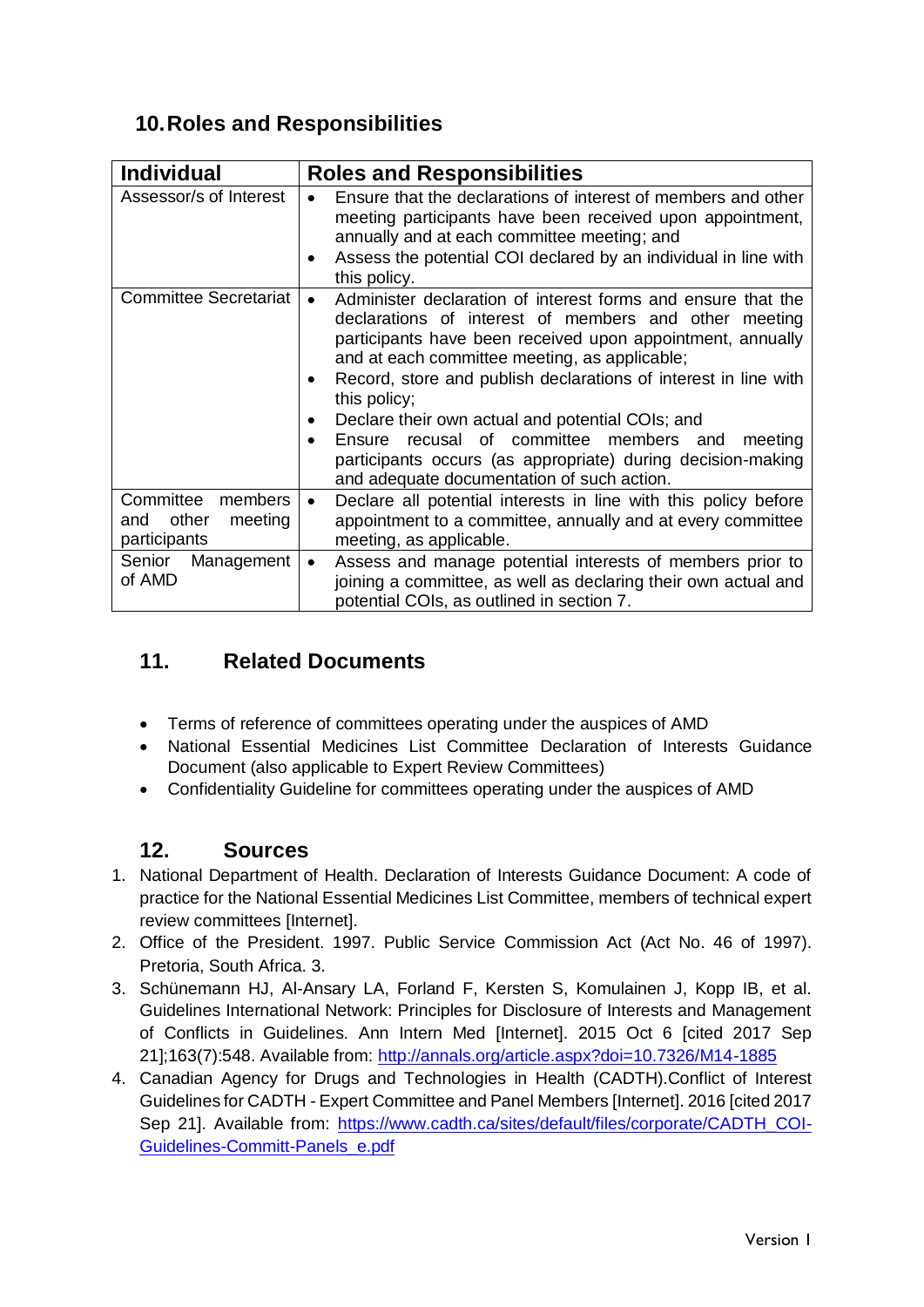- 5. Scottish Medicines Consortium. Code of practice on declarations of interest [Internet]. 2017 [cited 2017 Sep 21]. Available from: [https://www.scottishmedicines.org.uk/files/about/CODE\\_OF\\_PRACTICE\\_ON\\_DECLARA](https://www.scottishmedicines.org.uk/files/about/CODE_OF_PRACTICE_ON_DECLARATIONS_OF_INTEREST_updated_March_2017.pdf) [TIONS\\_OF\\_INTEREST\\_updated\\_March\\_2017.pdf](https://www.scottishmedicines.org.uk/files/about/CODE_OF_PRACTICE_ON_DECLARATIONS_OF_INTEREST_updated_March_2017.pdf)
- 6. National Institute for Health and Care Excellence (NICE). Policy on Conflicts of Interest [Internet]. 2014 [cited 2017 Sep 21]. Available from: [https://www.nice.org.uk/media/default/about/who-we-are/policies-and-procedures/code](https://www.nice.org.uk/media/default/about/who-we-are/policies-and-procedures/code-of-practice-for-declaring-and-managing-conflicts-of-interest.pdf)[of-practice-for-declaring-and-managing-conflicts-of-interest.pdf.](https://www.nice.org.uk/media/default/about/who-we-are/policies-and-procedures/code-of-practice-for-declaring-and-managing-conflicts-of-interest.pdf)
- 7. Parrish A, Blockman M. Who will guard the guards? Medical leadership and conflict of interest in South African healthcare. SAMJ [Internet]. 2014 [cited 06 October 2017]; 104 (11): 757 – 758. Available from[:http://www.samj.org.za/index.php/samj/article/view/8546/6317.](http://www.samj.org.za/index.php/samj/article/view/8546/6317)
- 8. Frybourg S, Remuzat C, Kornfeld A & Toumi M. Conflict of interest in Health Technology Assessment decisions: case law in France and impact on reimbursement decisions. 2015. Journal of Market Access & Health Policy [Internet]. 2015 [cited 2017 Oct 06], Vol. 3 (1).
- 9. Institute of Medicine (US) Committee on Conflict of Interest in Medical Research, Education, and Practice; Lo B, Field MJ, editors. Conflict of Interest in Medical Research, Education, and Practice. Chapter 2, Principles for Identifying and Assessing Conflicts of Interest Washington (DC): National Academies Press (US); [Internet] 2009 [cited 2017 Oct 6]. Available from:<https://www.ncbi.nlm.nih.gov/books/NBK22937/>
- 10. Australian Government Department of Health Therapeutic Goods Administration, Conflicts of interest and confidentiality obligations "Guidance for TGA advisory committee members". Version 2.0, May 2018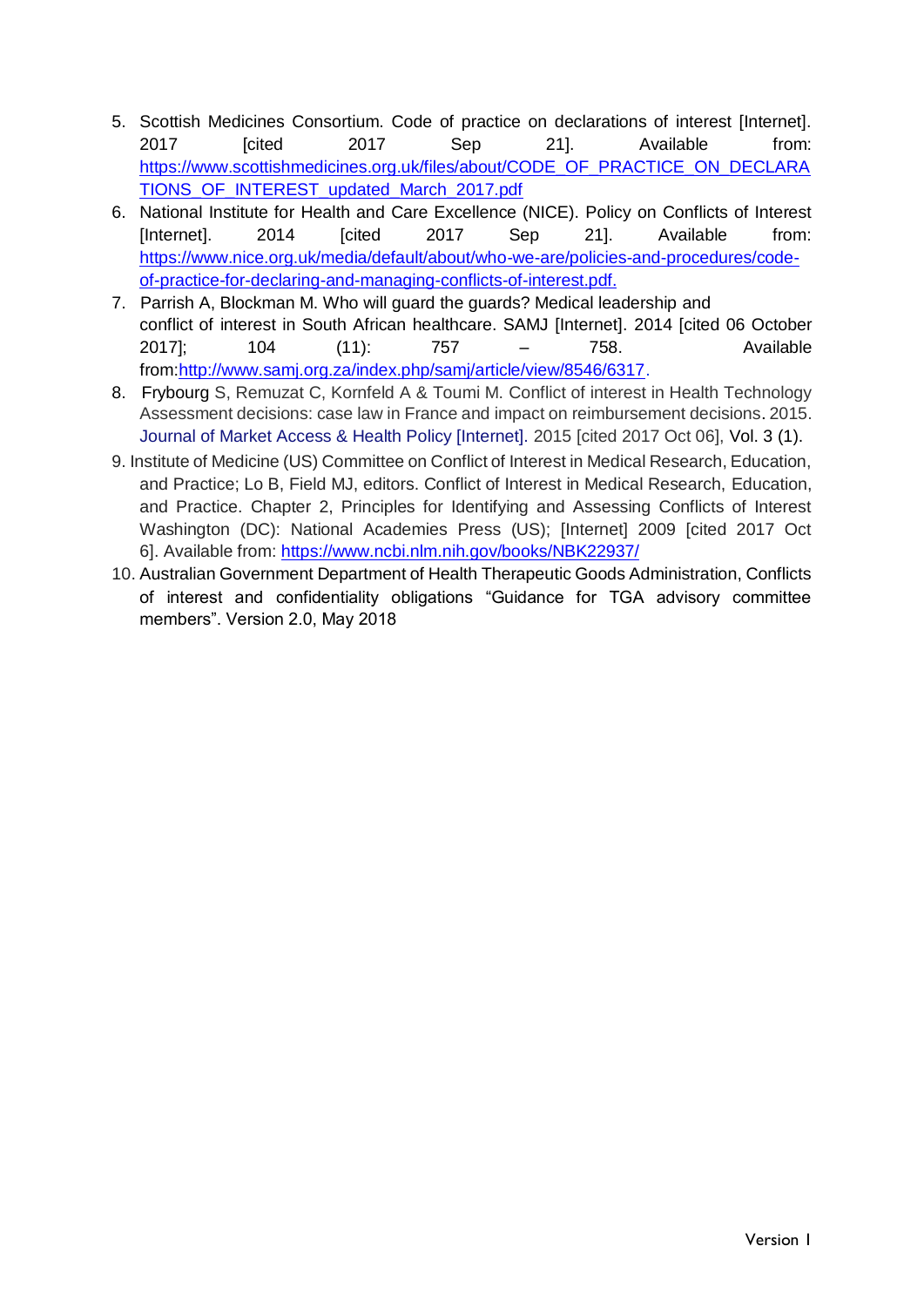## APPENDIX 1: Generic PICO for COVID-19 rapid reviews

*Process – preliminary overview of the agent to determine if it is being used in multiple severity stages or only one. If the latter, only use PICO for that stage; if the former either do separate reviews per stage, or if a single review is planned (likely until evidence base much larger) then ensure that subgroup analyses focus on endpoints appropriate for each level of severity being considered.*

## **Population 1 – ambulatory**

Ambulant patients with confirmed COVID-19, no restriction to age but disease sufficiently mild that management outside hospital is feasible.

#### **Intervention**

Medicine under review either alone or in combination with other medicines. No restriction on dose, frequency, or timing with respect to onset of symptoms/severity of disease.

#### **Comparators**

Any (standard of care/placebo).

#### **Outcomes**

Mortality; progression to hospitalisation; proportion with negative SARS-CoV-2 PCR on nasopharyngeal swab at chosen time point(s) post-diagnosis; time to negative SARS-CoV2 PCR on nasopharyngeal swab; adverse reactions and adverse events.

#### **Population 2 – hospitalised**

Patients with confirmed COVID-19, no restriction to age but disease severity such that hospitalisation required.

## **Intervention**

Medicine under review either alone or in combination with other medicines. No restriction on dose, frequency, or timing with respect to onset of symptoms/severity of disease.

## **Comparators**

Any (standard of care/placebo).

#### **Outcomes**

Mortality; duration of hospitalisation; progression to ICU admission; progression to mechanical ventilation; duration of ICU stay; duration of mechanical ventilation; adverse reactions and adverse events.

#### **Population 3a – requiring oxygen**

Patients with confirmed COVID-19, no restriction to age but severe disease requiring oxygen or ventilatory assistance.

#### **Intervention**

Medicine under review either alone or in combination with other medicines. No restriction on dose, frequency, or timing with respect to onset of symptoms/severity of disease.

#### **Comparators**

Any (standard of care/placebo).

## **Outcomes**

Mortality; progression to mechanical ventilation; duration of ventilatory support; duration of mechanical ventilation; duration of ICU stay; adverse reactions and adverse events.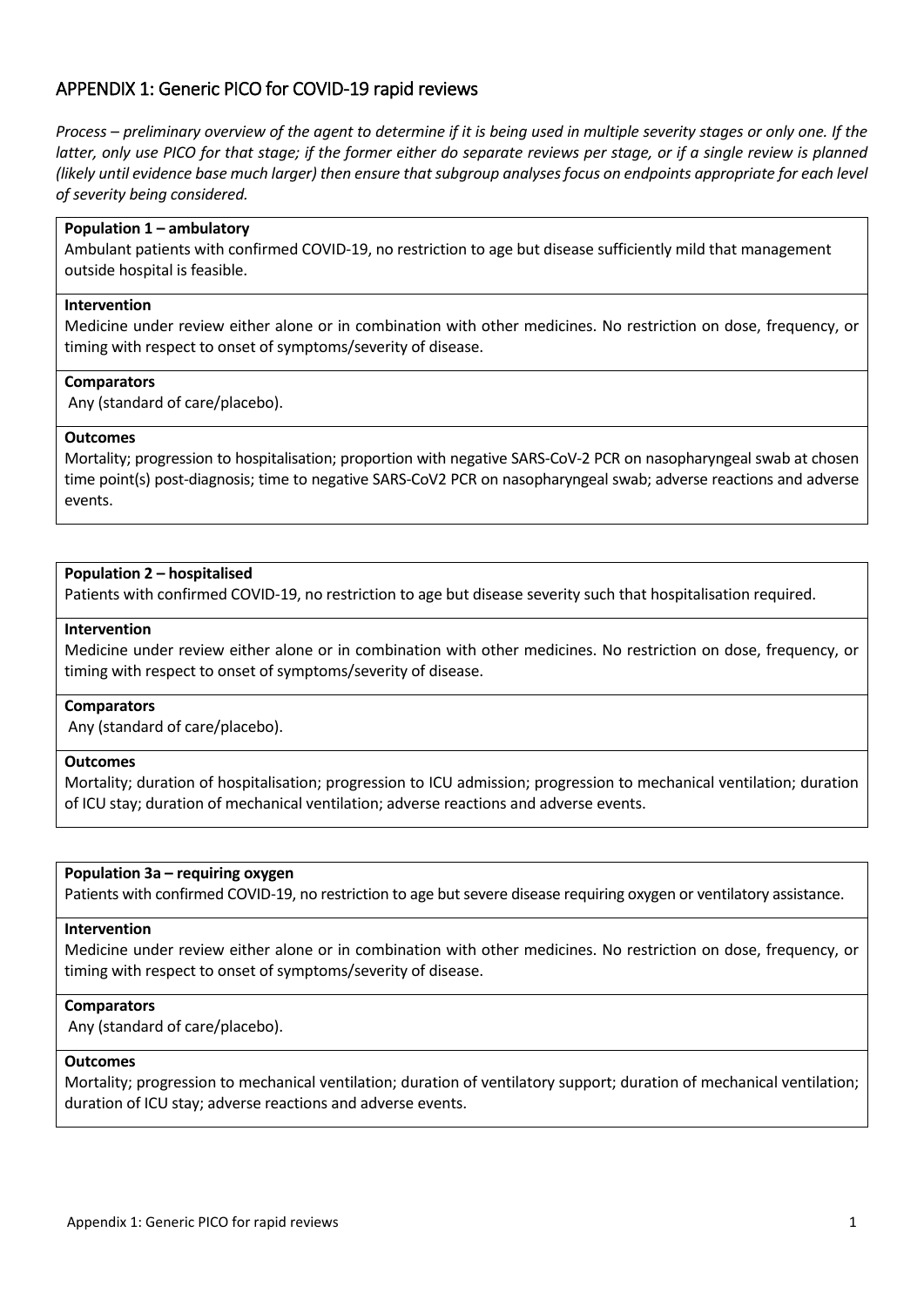## **Population 3b – requiring ventilatory support (non-invasive/invasive)**

Patients with confirmed COVID-19, no restriction to age but severe disease requiring oxygen or ventilatory assistance.

#### **Intervention**

Medicine under review either alone or in combination with other medicines. No restriction on dose, frequency, or timing with respect to onset of symptoms/severity of disease.

#### **Comparators**

Any (standard of care/placebo).

#### **Outcomes**

Mortality; duration of ventilatory support; duration of mechanical ventilation; duration of ICU stay; adverse reactions and adverse events.

#### **Population 4 – prophylaxis**

Patients at risk of COVID-19 but currently asymptomatic, no restriction to age or comorbidities

#### **Intervention**

Medicine under review either alone or in combination with other medicines. No restriction on dose or frequency.

#### **Comparators**

Any (standard of care/placebo).

#### **Outcomes**

Development of COVID-19 with positive SARS-CoV-2 PCR; duration of symptoms; proportion requiring hospitalisation; adverse reactions and adverse events.

Various scales are used to measure outcomes in COVID-19 clinical trials and the World Health Organisation R&D Blueprint expert group has proposed the following:

| ORDINAL SCALE FOR CLINICAL IMPROVEMENT SCORE |                                                              |              |  |
|----------------------------------------------|--------------------------------------------------------------|--------------|--|
| <b>Patient state</b>                         | <b>Descriptor</b>                                            | <b>Score</b> |  |
| Uninfected                                   | No clinical or virological evidence of infection             |              |  |
| Ambulatory                                   | No limitation of activities                                  |              |  |
|                                              | Limitation of activities                                     |              |  |
| Hospitalised: mild disease                   | Hospitalised, no oxygen therapy                              |              |  |
|                                              | Oxygen by mask or nasal prongs                               | 4            |  |
| Hospitalised: severe disease                 | Non-invasive ventilation or high-flow oxygen                 |              |  |
|                                              | Intubation and mechanical ventilation                        | 6            |  |
|                                              | Ventilation + additional organ support - pressors, RRT, ECMO |              |  |
| Dead                                         | Death                                                        | 8            |  |

*Reference: World Health Organisation R&D Blueprint for the novel Coronavirus, Covid-19 therapeutic trial synopsis, February 18, 2020[. https://www.who.int/teams/blueprint/covid-19](https://www.who.int/teams/blueprint/covid-19)*

**Note**: Clinical improvement on an ordinal scale at chosen time points may be considered as an outcome.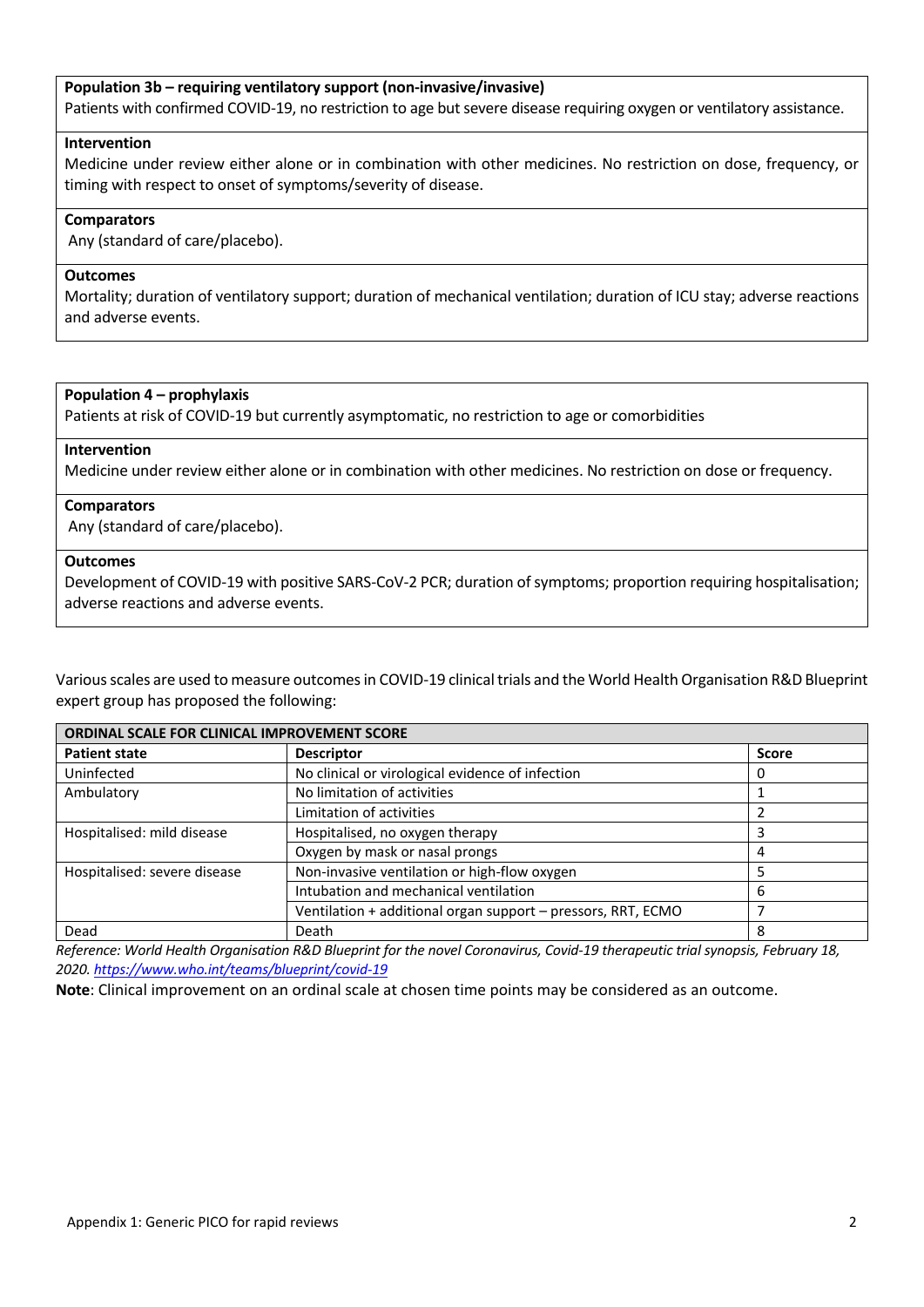## **South African National Department of Health Rapid Review Report Component: COVID-19**

## **TITLE:**

**Date:** 

#### **Key findings**

- *Review question we addressed (PIC elements)*
- *We searched on X date and where*
- *We found X reviews and Y trials – short description*
- *Key outcomes summary – particularly outcomes driving the decision*
- *Additional factors: costs, feasibility, access – if these are important to decision*
- *Implication for practices*

| <b>NEMLC ON COVID-19 THERAPEUTICS RECOMMENDATION:</b> |                                                                              |                                                                                   |                                                                              |                                                 |                                        |
|-------------------------------------------------------|------------------------------------------------------------------------------|-----------------------------------------------------------------------------------|------------------------------------------------------------------------------|-------------------------------------------------|----------------------------------------|
| <b>Type of</b><br>recommendation                      | We recommend<br>against the option<br>and for the<br>alternative<br>(strong) | We suggest not to<br>use the option or<br>to use the alternative<br>(conditional) | We suggest using<br>either the option or<br>the alternative<br>(conditional) | We suggest<br>using the option<br>(conditional) | We recommend<br>the option<br>(strong) |
|                                                       |                                                                              |                                                                                   |                                                                              | x                                               |                                        |
| Rationale:                                            |                                                                              |                                                                                   |                                                                              |                                                 |                                        |
| <b>Level of Evidence:</b>                             |                                                                              |                                                                                   |                                                                              |                                                 |                                        |

*(Refer to appendix 2 for the evidence to decision framework)*

**PROSPERO registration:** CRD42021286710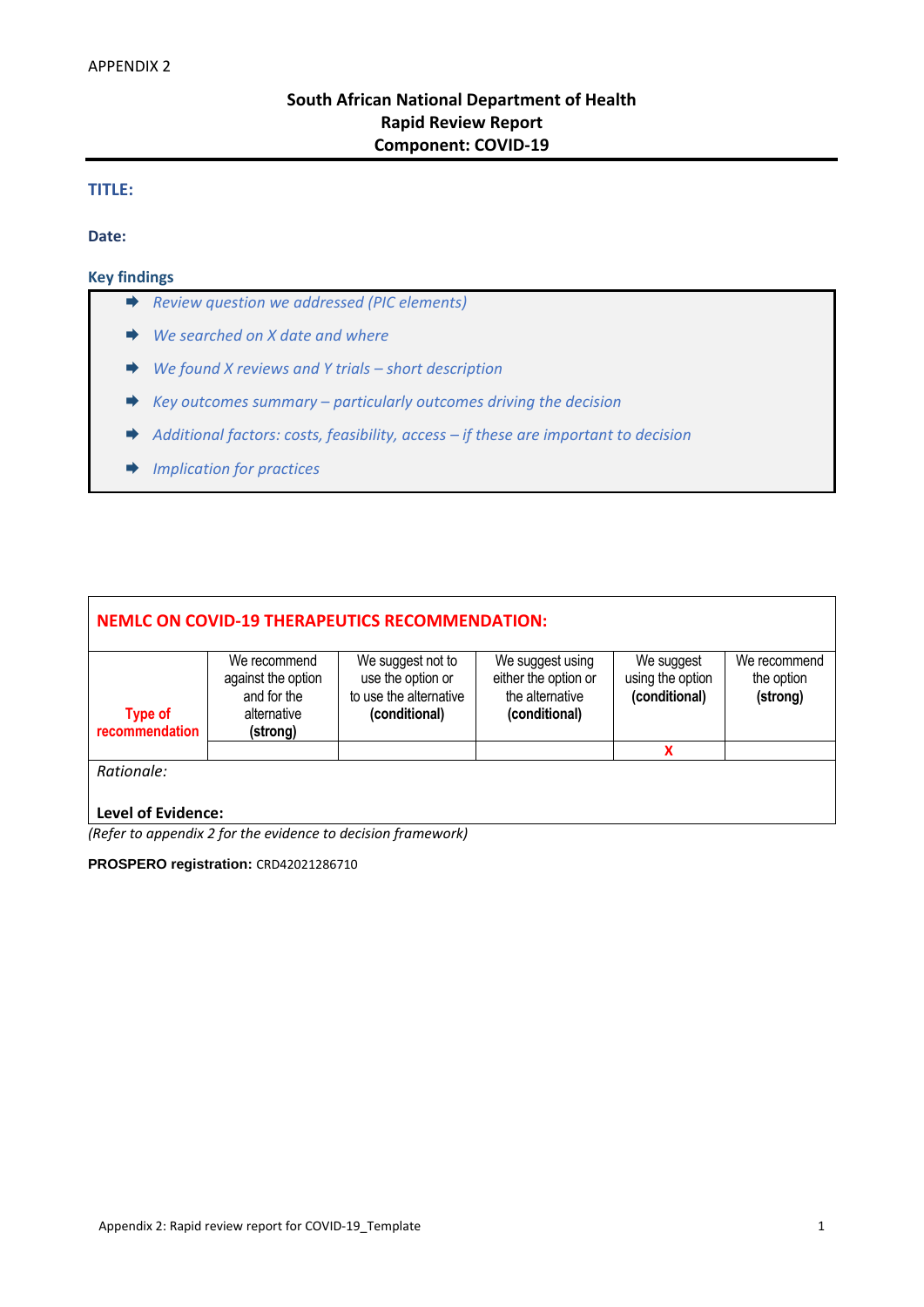APPENDIX 2

## **BACKGROUND**

**RESEARCH QUESTION:** Should *therapeutic agent* be used for managing COVID-19?

## **METHODS**

## **Eligibility criteria for review**

Population:

Intervention:

Comparators:

Outcomes:

Study designs:

## **RESULTS**

**CONCLUSION**

**Reviewers:**

**Declaration of interests:**

**REFERENCES**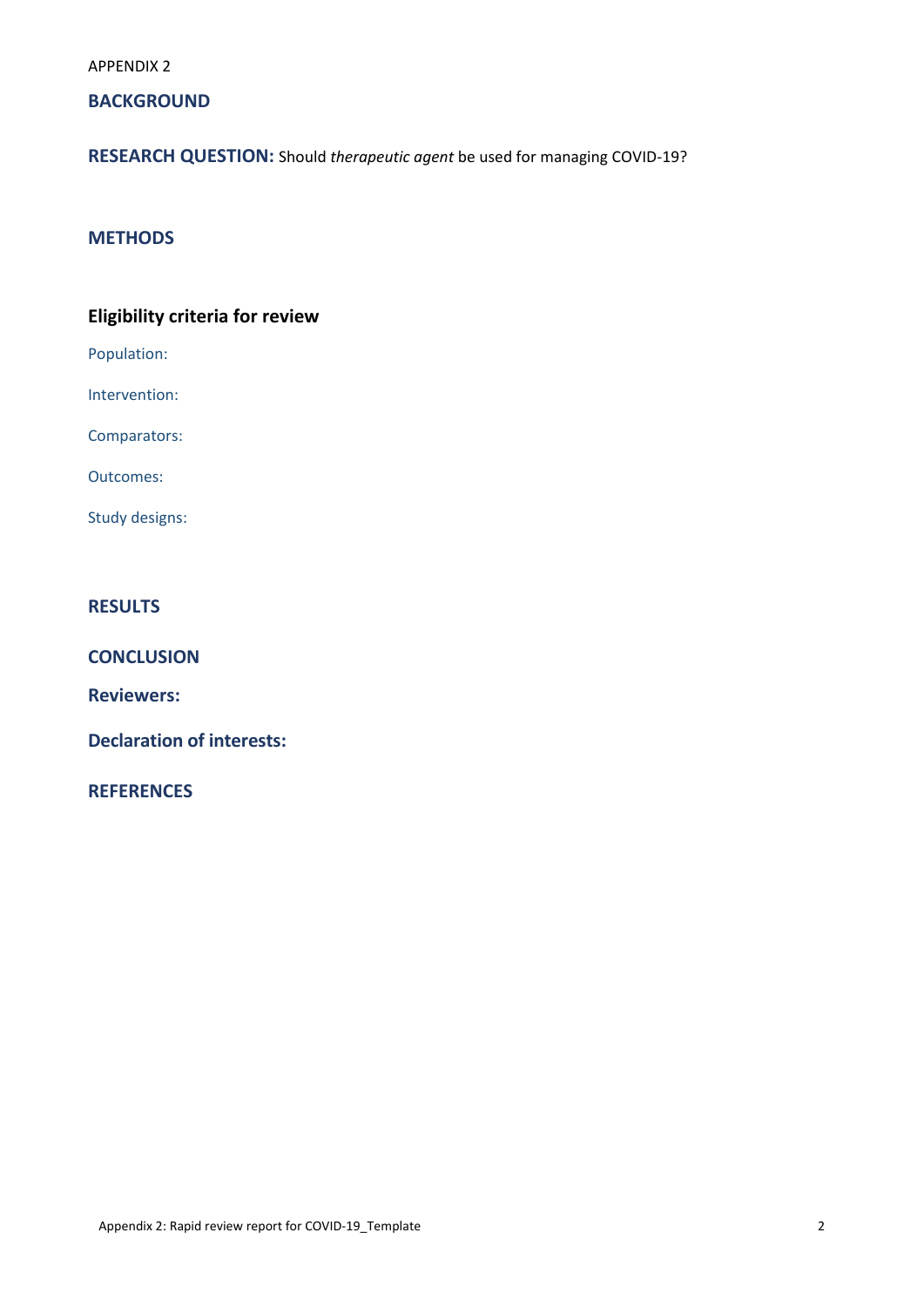## APPENDIX 2

## **Table 1. Characteristics of included studies**

| Citation | Study design | opulation (n) | Treatment | Main findings |
|----------|--------------|---------------|-----------|---------------|
|          |              |               |           |               |

# **Table 2. Characteristics of planned and ongoing studies**

| Citation | Study design | Population (n) | Treatment |
|----------|--------------|----------------|-----------|
|          |              |                |           |

## **Table 3: Summary of findings**

|                 |                                    | Anticipated absolute effects <sup>*</sup> (95% CI) |                                                    |                                    |                                                                                |  |
|-----------------|------------------------------------|----------------------------------------------------|----------------------------------------------------|------------------------------------|--------------------------------------------------------------------------------|--|
| <b>Outcomes</b> | <b>Risk with</b><br><b>Placebo</b> | <b>Risk with Intervention</b>                      | <b>Risk difference with</b><br><b>Intervention</b> | <b>Relative effect</b><br>(95% CI) | <b>Certainty of the evidence</b><br>Nº of participants<br>(studies)<br>(GRADE) |  |
|                 | x per 1.000                        | y per 1.000<br>(95% CI)                            | z fewer/more per 1.000<br>(95% CI)                 | <b>RR</b><br>(95% CI)              |                                                                                |  |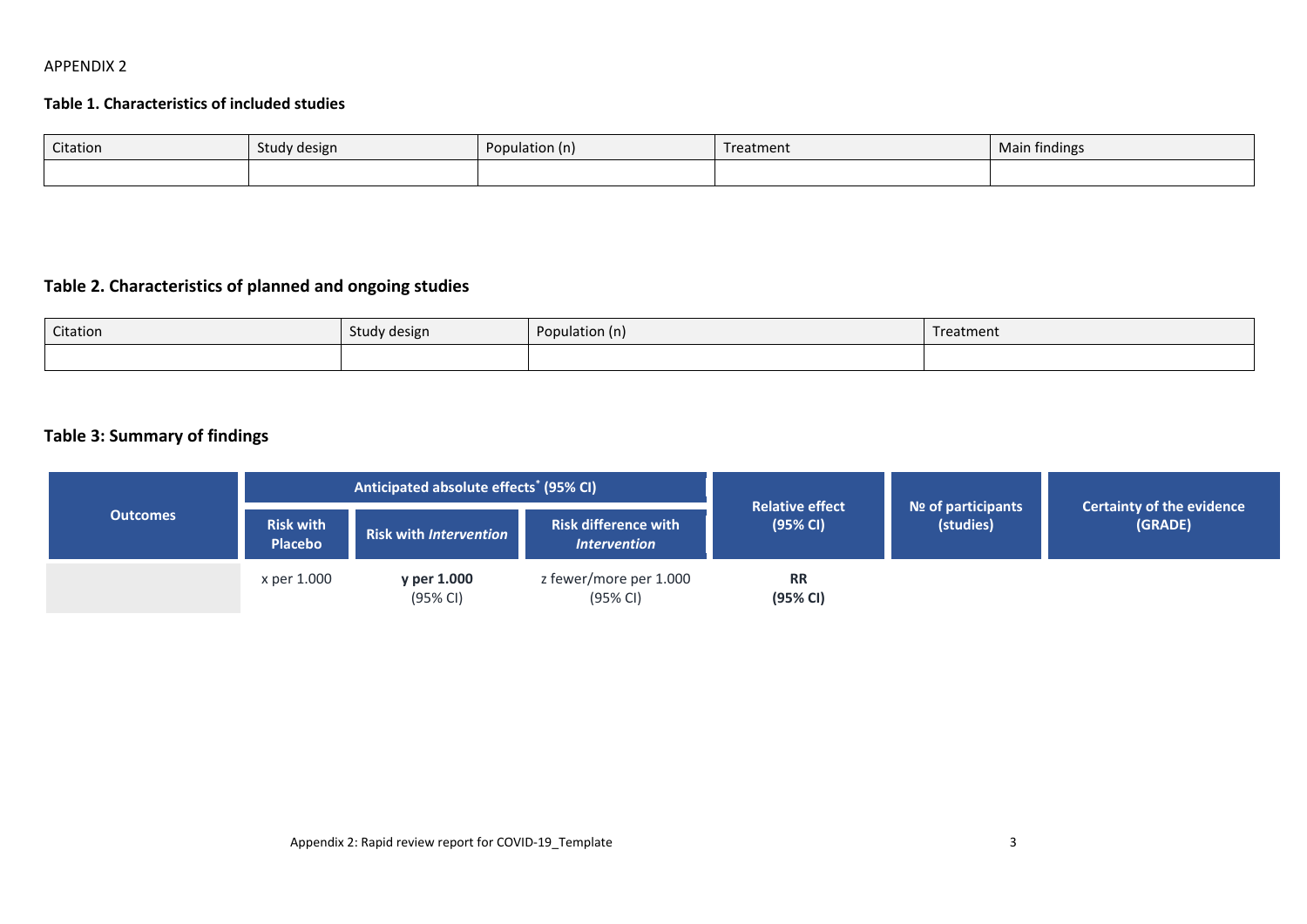# **Appendix 1: Search strategy**

| Database A        |  |  |  |
|-------------------|--|--|--|
| Search strategy   |  |  |  |
| Output            |  |  |  |
|                   |  |  |  |
| <b>Database B</b> |  |  |  |
| Search strategy   |  |  |  |
| Output            |  |  |  |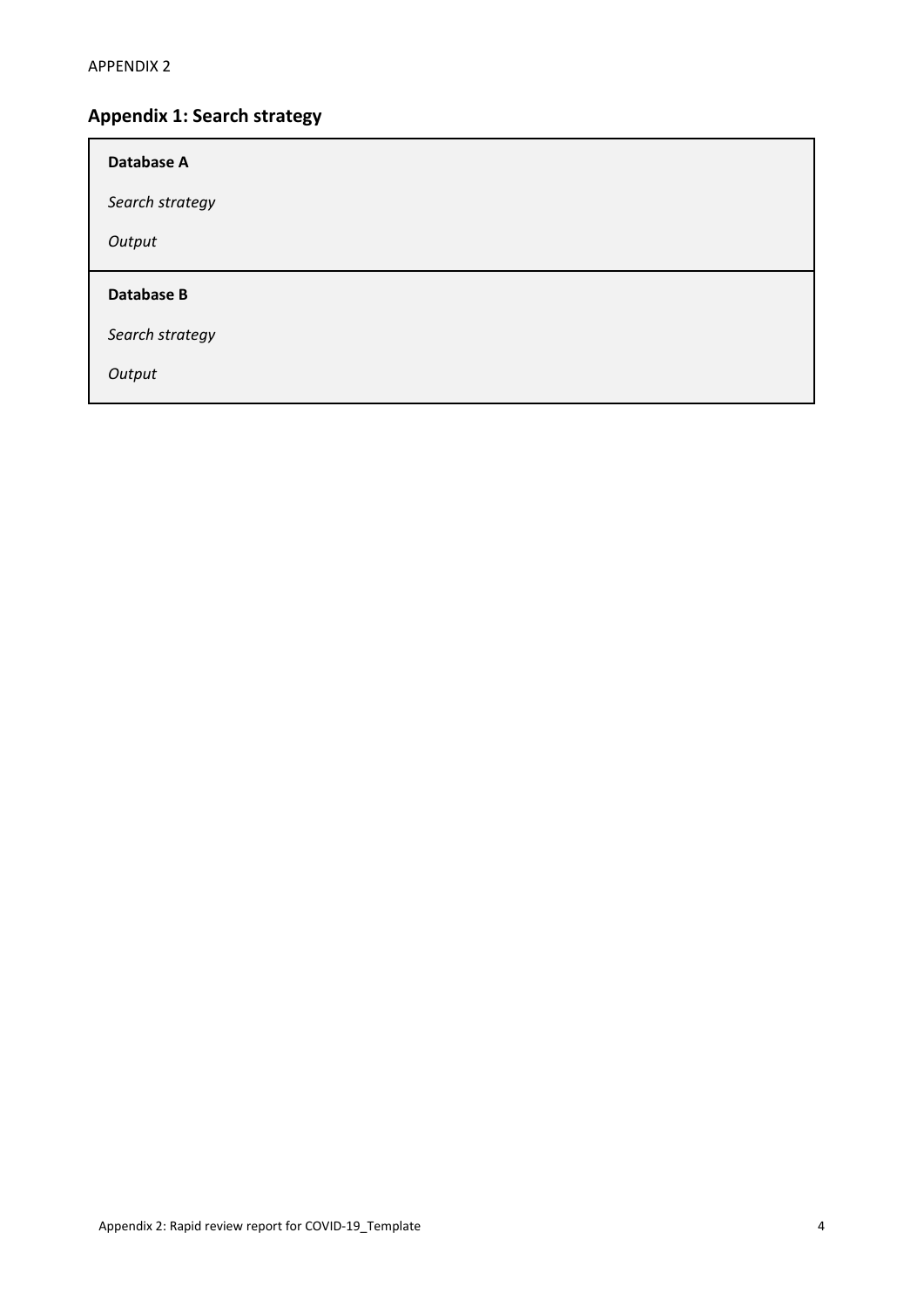## APPENDIX 2

# **Appendix 2: Evidence to decision framework**

| <b>Desirable Effects</b>                                                                                                                                                                                                    |                                                                                                                                                                                                                                                                                                                                                                                |                                  |
|-----------------------------------------------------------------------------------------------------------------------------------------------------------------------------------------------------------------------------|--------------------------------------------------------------------------------------------------------------------------------------------------------------------------------------------------------------------------------------------------------------------------------------------------------------------------------------------------------------------------------|----------------------------------|
| <b>JUDGEMENT</b>                                                                                                                                                                                                            | <b>RESEARCH EVIDENCE</b>                                                                                                                                                                                                                                                                                                                                                       | <b>ADDITIONAL CONSIDERATIONS</b> |
| o Trivial<br>o Small<br>o Moderate<br>o Large<br>o Varies<br>o Don't know                                                                                                                                                   |                                                                                                                                                                                                                                                                                                                                                                                |                                  |
| Undesirable Effects                                                                                                                                                                                                         |                                                                                                                                                                                                                                                                                                                                                                                |                                  |
| <b>JUDGEMENT</b>                                                                                                                                                                                                            | <b>RESEARCH EVIDENCE</b>                                                                                                                                                                                                                                                                                                                                                       | <b>ADDITIONAL CONSIDERATIONS</b> |
| o Large<br>o Moderate<br>o Small<br>o Trivial<br>o Varies<br>o Don't know                                                                                                                                                   |                                                                                                                                                                                                                                                                                                                                                                                |                                  |
| Certainty of evidence: What is the overall certainty of the evidence of effects?                                                                                                                                            |                                                                                                                                                                                                                                                                                                                                                                                |                                  |
| <b>JUDGEMENT</b>                                                                                                                                                                                                            | <b>RESEARCH EVIDENCE</b>                                                                                                                                                                                                                                                                                                                                                       | <b>ADDITIONAL CONSIDERATIONS</b> |
| o Very low<br>o Low<br>o Moderate<br>0 High<br>O No included studies                                                                                                                                                        |                                                                                                                                                                                                                                                                                                                                                                                |                                  |
|                                                                                                                                                                                                                             | Values: Is there important uncertainty about or variability in how much people value the main outcomes?                                                                                                                                                                                                                                                                        |                                  |
| <b>JUDGEMENT</b>                                                                                                                                                                                                            | <b>RESEARCH EVIDENCE</b>                                                                                                                                                                                                                                                                                                                                                       | <b>ADDITIONAL CONSIDERATIONS</b> |
| O Important uncertainty or variability<br>O Possibly important uncertainty or variability<br>o Probably no important uncertainty or variability<br>O No important uncertainty or variability                                |                                                                                                                                                                                                                                                                                                                                                                                |                                  |
|                                                                                                                                                                                                                             | Balance of effects: Does the balance between desirable and undesirable effects favor the intervention or the comparison?                                                                                                                                                                                                                                                       |                                  |
| <b>JUDGEMENT</b>                                                                                                                                                                                                            | <b>RESEARCH EVIDENCE</b>                                                                                                                                                                                                                                                                                                                                                       | <b>ADDITIONAL CONSIDERATIONS</b> |
| o Favors the comparison<br>o Probably favors the comparison<br>o Does not favor either the intervention or the<br>comparison<br>o Probably favors the intervention<br>o Favors the intervention<br>o Varies<br>o Don't know | • Judgments regarding each of the four preceding criteria<br>• To what extent do the following considerations influence<br>the balance between the desirable and undesirable effects:<br>- How much less people value outcomes that are in the<br>future compared to outcomes that occur now (their<br>discount rates)<br>- Risk averse attitudes<br>- Risk- seeking attitudes |                                  |
| Resources required: How large are the resource requirements (costs)?                                                                                                                                                        |                                                                                                                                                                                                                                                                                                                                                                                |                                  |
| <b>JUDGEMENT</b>                                                                                                                                                                                                            | <b>RESEARCH EVIDENCE</b>                                                                                                                                                                                                                                                                                                                                                       | <b>ADDITIONAL CONSIDERATIONS</b> |
| o Large costs<br>o Moderate costs<br>O Negligible costs and savings<br>O Moderate savings<br>o Large savings<br>o Varies<br>o Don't know                                                                                    | • How large is the difference in each item of resource<br>use for which more resources are required?<br>• Have all-important items of resource use that may<br>differ between the options being considered been<br><i>identified?</i>                                                                                                                                          |                                  |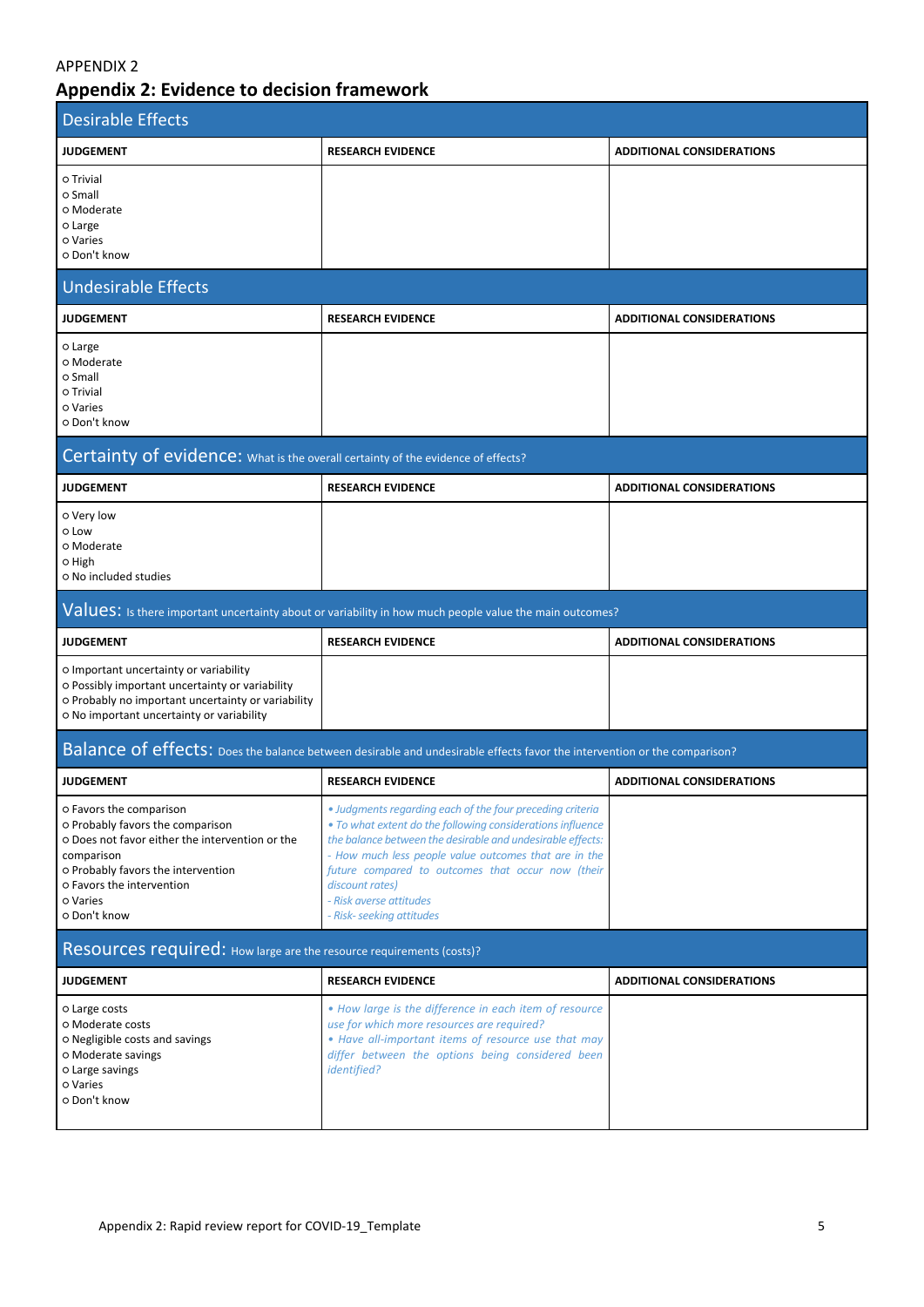## APPENDIX 2

|                                                                                                                                                                                                                                      | Cost effectiveness: Does the cost-effectiveness of the intervention favor the intervention or the comparison?                                                                                                                                                                                                                                                                                                                                                             |                                  |  |
|--------------------------------------------------------------------------------------------------------------------------------------------------------------------------------------------------------------------------------------|---------------------------------------------------------------------------------------------------------------------------------------------------------------------------------------------------------------------------------------------------------------------------------------------------------------------------------------------------------------------------------------------------------------------------------------------------------------------------|----------------------------------|--|
| <b>JUDGEMENT</b>                                                                                                                                                                                                                     | <b>RESEARCH EVIDENCE</b>                                                                                                                                                                                                                                                                                                                                                                                                                                                  | <b>ADDITIONAL CONSIDERATIONS</b> |  |
| O Favors the comparison<br>o Probably favors the comparison<br>o Does not favor either the intervention or the<br>comparison<br>o Probably favors the intervention<br>o Favors the intervention<br>o Varies<br>o No included studies | • Judaments regarding each of the six preceding criteria<br>• Is the cost-effectiveness ratio sensitive to one-way<br>sensitivity analyses?<br>• Is the cost-effectiveness ratio sensitive to multi-<br>variable sensitivity analyses?<br>• Is the economic evaluation on which the cost-<br>effectiveness estimate is based reliable?<br>• Is the economic evaluation on which the cost-<br>effectiveness estimate is based applicable to the<br>setting(s) of interest? |                                  |  |

# Equity: What would be the impact on health equity?

| <b>JUDGEMENT</b>                                                                                                           | <b>RESEARCH EVIDENCE</b>                                                                                                                                                                                                                                                                                                                                                                                                                                                                                                                                                                                                                                                                                | <b>ADDITIONAL CONSIDERATIONS</b> |
|----------------------------------------------------------------------------------------------------------------------------|---------------------------------------------------------------------------------------------------------------------------------------------------------------------------------------------------------------------------------------------------------------------------------------------------------------------------------------------------------------------------------------------------------------------------------------------------------------------------------------------------------------------------------------------------------------------------------------------------------------------------------------------------------------------------------------------------------|----------------------------------|
| o Reduced<br>o Probably reduced<br>o Probably no impact<br>o Probably increased<br>o Increased<br>o Varies<br>o Don't know | • Are there groups or settings that might be<br>disadvantaged in relation to the problem or options<br>that are considered?<br>Are there plausible reasons for anticipating<br>differences in the relative effectiveness of the option for<br>disadvantaged groups or settings?<br>• Are there different baseline conditions across groups<br>or settings that affect the absolute effectiveness of the<br>intervention or the importance of the problem for<br>disadvantaged groups or settings?<br>• Are there important considerations that should be<br>made when implementing the intervention in order to<br>ensure that inequities are reduced, if possible, and that<br>they are not increased? |                                  |

## Acceptability: Is the intervention acceptable to key stakeholders?

| <b>JUDGEMENT</b>                                                             | <b>RESEARCH EVIDENCE</b>                                                                                                                                                                                                                                                                                                                                                                                                                                                                                                                                                                                                                                                                                                                                                                                                                                                                                                           | <b>ADDITIONAL CONSIDERATIONS</b> |
|------------------------------------------------------------------------------|------------------------------------------------------------------------------------------------------------------------------------------------------------------------------------------------------------------------------------------------------------------------------------------------------------------------------------------------------------------------------------------------------------------------------------------------------------------------------------------------------------------------------------------------------------------------------------------------------------------------------------------------------------------------------------------------------------------------------------------------------------------------------------------------------------------------------------------------------------------------------------------------------------------------------------|----------------------------------|
| o No<br>o Probably no<br>o Probably yes<br>o Yes<br>o Varies<br>o Don't know | • Are there key stakeholders that would not accept the<br>distribution of the benefits, harms and costs?<br>• Are there key stakeholders that would not accept the<br>costs or undesirable effects in the short term for<br>desirable effects (benefits) in the future?<br>• Are there key stakeholders that would not agree with<br>the values attached to the desirable or undesirable<br>effects (because of how they might be affected<br>personally or because of their perceptions of the<br>relative importance of the effects for others)?<br>• Would the intervention adversely affect people's<br>autonomy?<br>• Are there key stakeholders that would disapprove of<br>the intervention morally, for reasons other than its<br>effects on people's autonomy (e.g. other than its effects<br>on people's autonomy (e.g. in relation to ethical<br>principles such as no maleficence, beneficence or<br><i>justice</i> )? |                                  |
| Feasibility: is the intervention feasible to implement?                      |                                                                                                                                                                                                                                                                                                                                                                                                                                                                                                                                                                                                                                                                                                                                                                                                                                                                                                                                    |                                  |

| <b>JUDGEMENT</b>                                                             | <b>RESEARCH EVIDENCE</b>                                                                                                                                                                                               | <b>ADDITIONAL CONSIDERATIONS</b> |
|------------------------------------------------------------------------------|------------------------------------------------------------------------------------------------------------------------------------------------------------------------------------------------------------------------|----------------------------------|
| o No<br>o Probably no<br>o Probably yes<br>o Yes<br>o Varies<br>o Don't know | • Is the intervention or option sustainable?<br>• Are there important barriers that are likely to limit the<br>feasibility of implementing the intervention (option) or<br>require consideration when implementing it? |                                  |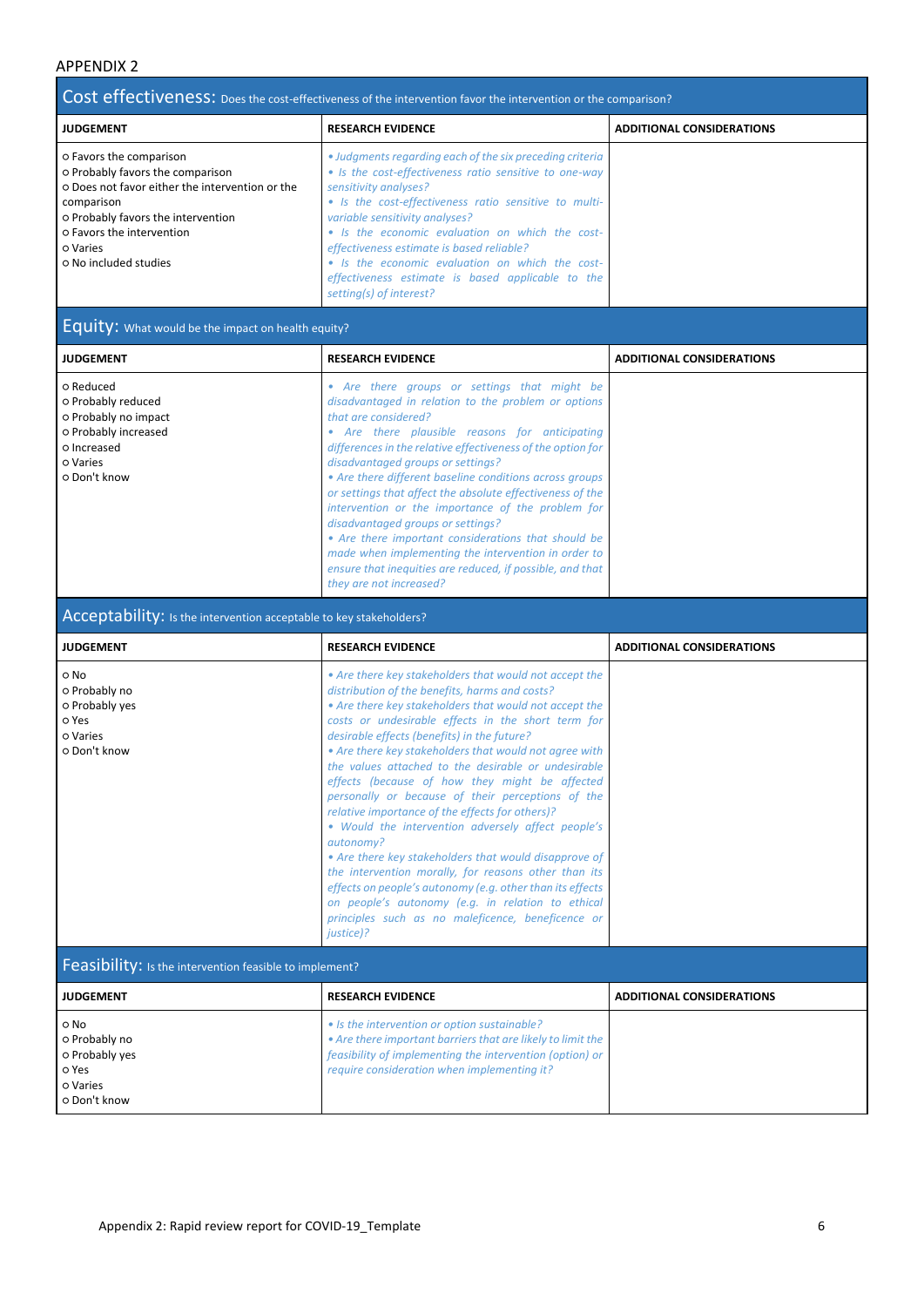## Subgroup considerations

xxxxxxxxxxxxxxxxxxxxxxxxxxxxxxxxxxxxxxxxxxxxxxxxxxxxxxxxxxxxxxxxxxxxxxxxxxxxxxxxxxxxxxxxxxxxxxxxxxxxxxxxxxxxxxxxxxxxxxx xxxxxxxxxxxxxxxxxxxxxxxxxxxxxxxxxxxxxxxxxxxxxxxxxxxxxxxxxxxxxxxxxxxxxxxxxxxxxxxxxxxxxxxxxxxxxxxxxxxxxxxxxxxxxxxxxxxxxxx xxxxxxxxxxxxxxxxxxxxxxxxxxxxxxxxxxxxxxxxxxxxxxxxxxxxxxxxxxxxxxxxxxxxxxxxxxxxxxxxxxxxxxxxxxxxxxxxxxxxxxxxxxxxxxxxxxxxxxx xxxxxxxxxxxxxxxxxxxxxxxxxxxxxxxxxxxxxxxxxxxxxxxxxxxxxxxxxxxxxxxxxxxxxxxxxxxxxxxxxxxxxxxxxxxxxxxxxxxxxxxxxxxxxxxxxxxxxxx

#### Implementation considerations

xxxxxxxxxxxxxxxxxxxxxxxxxxxxxxxxxxxxxxxxxxxxxxxxxxxxxxxxxxxxxxxxxxxxxxxxxxxxxxxxxxxxxxxxxxxxxxxxxxxxxxxxxxxxxxxxxxxxxxx xxxxxxxxxxxxxxxxxxxxxxxxxxxxxxxxxxxxxxxxxxxxxxxxxxxxxxxxxxxxxxxxxxxxxxxxxxxxxxxxxxxxxxxxxxxxxxxxxxxxxxxxxxxxxxxxxxxxxxx xxxxxxxxxxxxxxxxxxxxxxxxxxxxxxxxxxxxxxxxxxxxxxxxxxxxxxxxxxxxxxxxxxxxxxxxxxxxxxxxxxxxxxxxxxxxxxxxxxxxxxxxxxxxxxxxxxxxxxx xxxxxxxxxxxxxxxxxxxxxxxxxxxxxxxxxxxxxxxxxxxxxxxxxxxxxxxxxxxxxxxxxxxxxxxxxxxxxxxxxxxxxxxxxxxxxxxxxxxxxxxxxxxxxxxxxxxxxxx

## Monitoring and evaluation

xxxxxxxxxxxxxxxxxxxxxxxxxxxxxxxxxxxxxxxxxxxxxxxxxxxxxxxxxxxxxxxxxxxxxxxxxxxxxxxxxxxxxxxxxxxxxxxxxxxxxxxxxxxxxxxxxxxxxxx xxxxxxxxxxxxxxxxxxxxxxxxxxxxxxxxxxxxxxxxxxxxxxxxxxxxxxxxxxxxxxxxxxxxxxxxxxxxxxxxxxxxxxxxxxxxxxxxxxxxxxxxxxxxxxxxxxxxxxx xxxxxxxxxxxxxxxxxxxxxxxxxxxxxxxxxxxxxxxxxxxxxxxxxxxxxxxxxxxxxxxxxxxxxxxxxxxxxxxxxxxxxxxxxxxxxxxxxxxxxxxxxxxxxxxxxxxxxxx  $x$ 

## Research priorities

xxxxxxxxxxxxxxxxxxxxxxxxxxxxxxxxxxxxxxxxxxxxxxxxxxxxxxxxxxxxxxxxxxxxxxxxxxxxxxxxxxxxxxxxxxxxxxxxxxxxxxxxxxxxxxxxxxxxxxx xxxxxxxxxxxxxxxxxxxxxxxxxxxxxxxxxxxxxxxxxxxxxxxxxxxxxxxxxxxxxxxxxxxxxxxxxxxxxxxxxxxxxxxxxxxxxxxxxxxxxxxxxxxxxxxxxxxxxxx xxxxxxxxxxxxxxxxxxxxxxxxxxxxxxxxxxxxxxxxxxxxxxxxxxxxxxxxxxxxxxxxxxxxxxxxxxxxxxxxxxxxxxxxxxxxxxxxxxxxxxxxxxxxxxxxxxxxxxx xxxxxxxxxxxxxxxxxxxxxxxxxxxxxxxxxxxxxxxxxxxxxxxxxxxxxxxxxxxxxxxxxxxxxxxxxxxxxxxxxxxxxxxxxxxxxxxxxxxxxxxxxxxxxxxxxxxxxxx

## **Appendix 3: Updating of a rapid report**

| <b>Date</b> | <b>Signal</b> | Rationale |
|-------------|---------------|-----------|
|             |               |           |
|             |               |           |

*Version control:*

| .              |      |             |                              |
|----------------|------|-------------|------------------------------|
| <b>Version</b> | Date | Reviewer(s) | Recommendation and Rationale |
|                |      |             |                              |
|                |      |             |                              |
|                |      |             |                              |
|                |      |             |                              |

| WHO INN:<br>ATC:<br>ICD10: | For internal NDoH use: |  |
|----------------------------|------------------------|--|
|                            |                        |  |
|                            |                        |  |
|                            |                        |  |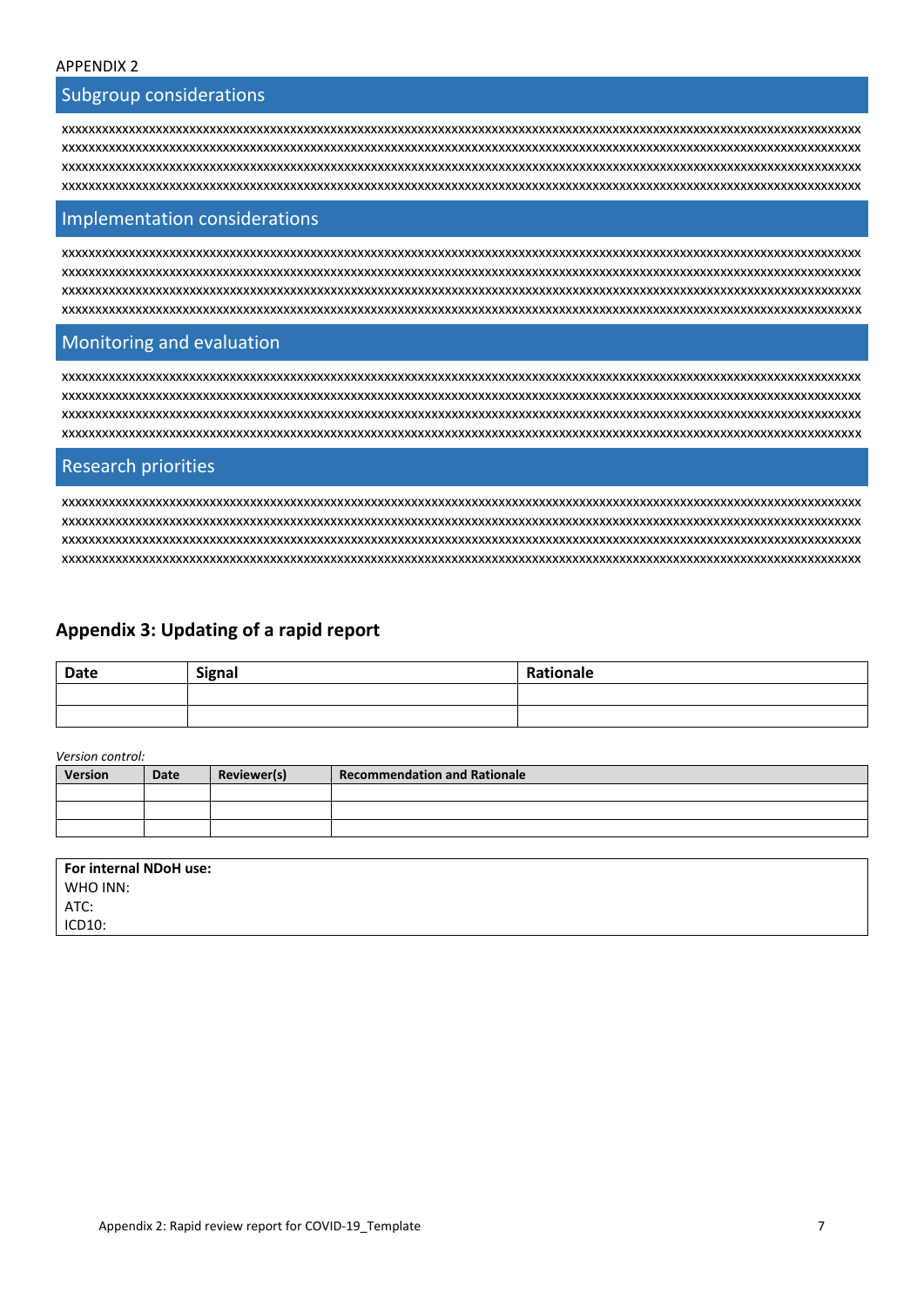| health<br>Department:<br>Health<br><b>REPUBLIC OF SOUTH AFRICA</b> | <b>Rapid Review for COVID-19</b>                                                                                                                               |
|--------------------------------------------------------------------|----------------------------------------------------------------------------------------------------------------------------------------------------------------|
|                                                                    | <b>Simplified question reviewed</b><br>e.g. "Should chloroquine be used to treat COVID-19?"<br>one sentence in bold                                            |
| Ę<br>review                                                        | Introduction to the medicine in question, including what it is currently used for and background to the<br>3-5 sentences                                       |
| and key findings                                                   | Summary of evidence reviewed, including number of trials, number of participants, publication dates<br>3-5 sentences                                           |
| to be answered<br><u>V</u>                                         | Summary of conclusion, including strength of evidence and the evidence for and against the question<br>3-5 sentences                                           |
|                                                                    | <b>Final answer to the question</b><br>e.g. "Chloroquine is not recommended to treat chloroquine outside of a clinical trial setting."<br>one sentence in bold |

e.g. "Date of Publication: 5 May 2020. See the full medicine review at

<http://www.health.gov.za/covid-19-rapid-reviews/>

**Note:** As evidence is continuously emerging, the rapid review will be updated if and when more relevant evidence becomes available.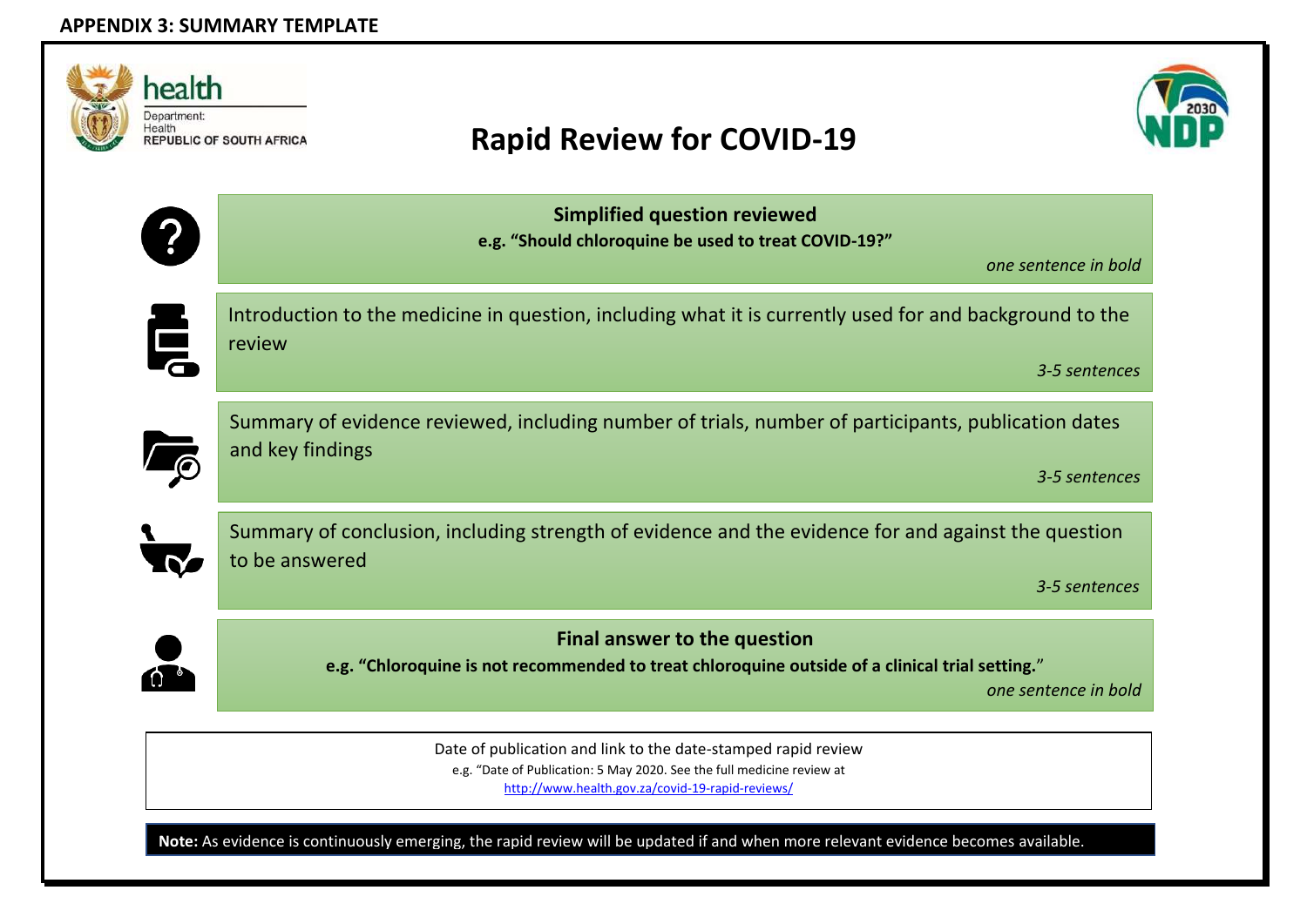## **APPENDIX 4: FRAMEWORK FOR UPDATING A REVIEW**

Initially, the need for revision of rapid reviews was decided on an *ad hoc* basis. As the body of evidence expands, an explicit framework informing update decisions for rapid reviews is required. Existing reviews contain an explicit evidence to decision framework and recommendation. Sensible stewardship of reviewers' time requires screening of new information to gauge the probability that it will lead to a change in a recommendation. This necessarily happens before a full GRADE-level review of the new evidence; once that has happened, the resources/time has already been expended. This framework aims to guide recommendations for review updating and provide a governance record of these decisions.

## **Considerations favouring the updating of a review:**

- 1. Emerging evidence of efficacy that appears likely to impact the recommendation.
- 2. A new signal of harm likely to impact a recommendation.
- 3. Important change in cost-effectiveness estimates, either from new prices or a change in the health service delivery environment.
- 4. Generally, where the recommendation is weak or in equipoise, have a lower threshold to consider new evidence.

## **Factors unlikely to prompt an update:**

- 1. New high-quality efficacy evidence pointing in the same direction as previous evidence where an existing recommendation is already strong, unless providing new clinically useful details of value to guideline development.
- 2. New evidence of efficacy that appears of lower quality than that already reviewed.
- 3. New evidence of harm when the review already contains a strong recommendation against use.
- 4. Cost-effectiveness analyses where a review has failed to find clinically meaningful evidence of efficacy.

## **Signals not to be used on their own for updating a review:**

- 1. Press releases
- 2. Approval by Regulatory Authorities for emergency use authorisations (EUA)

## **When to retire a review:**

- 1. High certainty data
- 2. Existing strong recommendation
- 3. Evidence that 'zone of futility' has been reached (where there is high probability that further evidence accrual is unlikely to change a meta-analytic conclusion.)

## **Process:**

- 1. When a new signal is detected, the secretariat to inform both the authors of the original review and the Committee.
- 2. The authors to indicate whether they think the new information warrants a review update based on the guiding principles listed above.
- 3. A decision to be made through email correspondence amongst committee members, with the frameworkbased reason for the proposed decision explicitly stated.
- 4. If the decision is unanimous then it is date-stamped and recorded as such, with the signal and the reason for the decision placed as an addendum to the review (see the rapid review report template, Appendix II: of the Terms of Reference).
- 5. If there is not unanimity or rapid resolution by email or verbal communication, then the updating decision is to be brought to the next NEMLC on COVID-19 Therapeutics meeting for discussion and resolution.